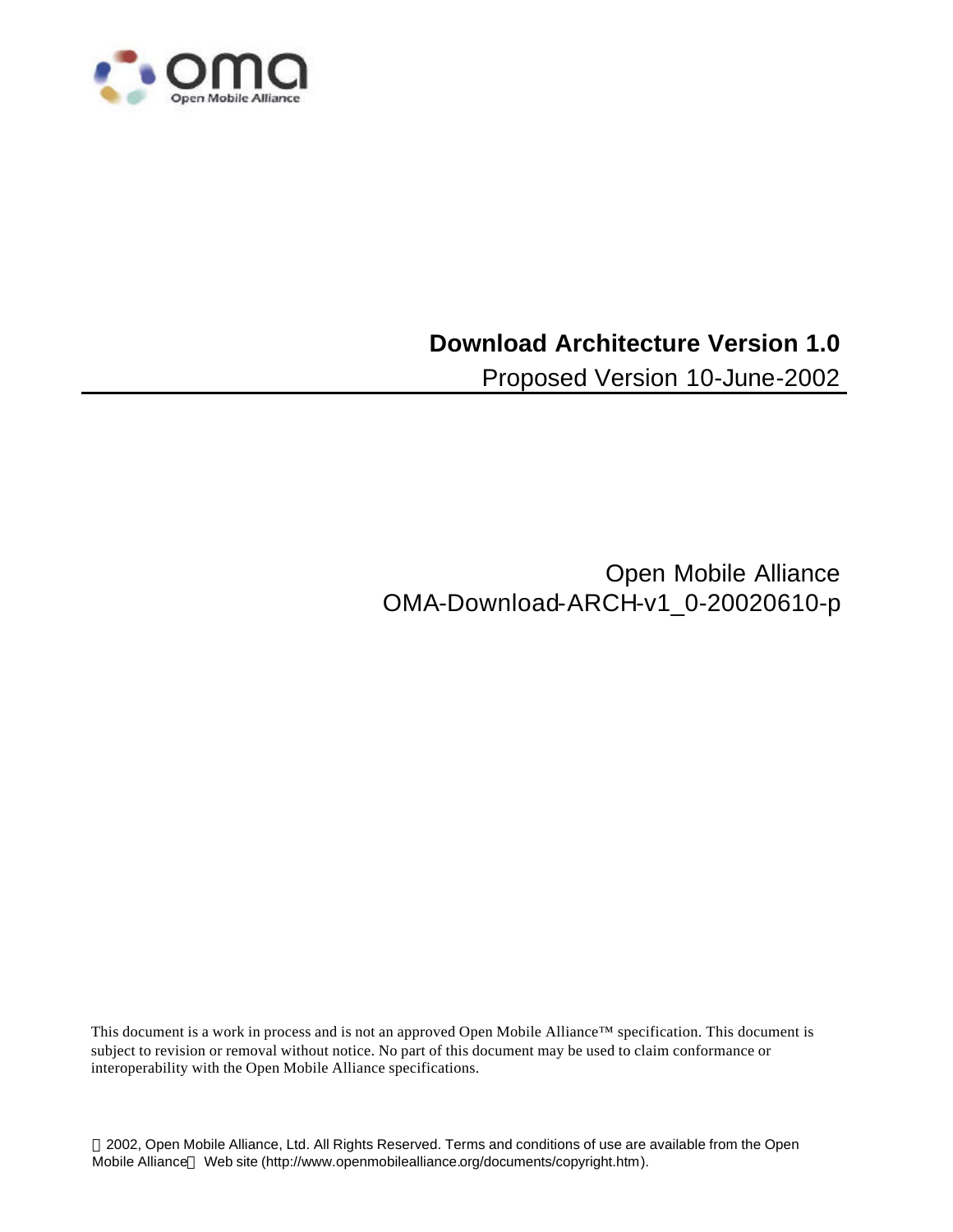© 2002, Open Mobile Alliance, Ltd. All rights reserved.

Terms and conditions of use are available from the Open Mobile Alliance™ Web site at http://www.openmobilealliance.org/documents/copyright.htm).

You may use this document or any part of the document for internal or educational purposes only, provided you do not modify, edit or take out of context the information in this document in any manner. You may not use this document in any other manner without the prior written permission of the Open Mobile Alliance™. The Open Mobile Alliance authorises you to copy this document, provided that you retain all copyright and other proprietary notices contained in the original materials on any copies of the materials and that you comply strictly with these terms. This copyright permission does not constitute an endorsement of the products or services offered by you.

The Open Mobile Alliance™ assumes no responsibility for errors or omissions in this document. In no event shall the Open Mobile Alliance be liable for any special, indirect or consequential damages or any damages whatsoever arising out of or in connection with the use of this information*.*

This document is not a Open Mobile Alliance™ specification, is not endorsed by the Open Mobile Alliance and is informative only. This document is subject to revision or removal without notice. No part of this document may be used to claim conformance or interoperability with the Open Mobile Alliance specifications.

Open Mobile Alliance™ members have agreed to use reasonable endeavors to disclose in a timely manner to the Open Mobile Alliance the existence of all intellectual property rights (IPR's) essential to the present document. However, the members do not have an obligation to conduct IPR searches. The information received by the members is publicly available to members and nonmembers of the Open Mobile Alliance and may be found on the "WAP IPR Declarations" list at http://www.wapforum.org/what/ipr.htm. Essential IPR is available for license on the basis set out in the schedule to the Open Mobile Alliance Application Form.

No representations or warranties (whether express or implied) are made by the Open Mobile Alliance™ or any Open Mobile Alliance member or its affiliates regarding any of the IPR's represented on this "WAP IPR Declarations" list, including, but not limited to the accuracy, completeness, validity or relevance of the information or whether or not such rights are essential or nonessential.

This document is available online in PDF format at http://www.openmobilealliance.org/.

Known problems associated with this document are published at http://www.openmobilealliance.org/.

Comments regarding this document can be submitted to the Open Mobile Alliance™ in the manner published at http://www.openmobilealliance.org/technical.htm.

Document History OMA-Download-ARCH-v1\_0-20020610-p Current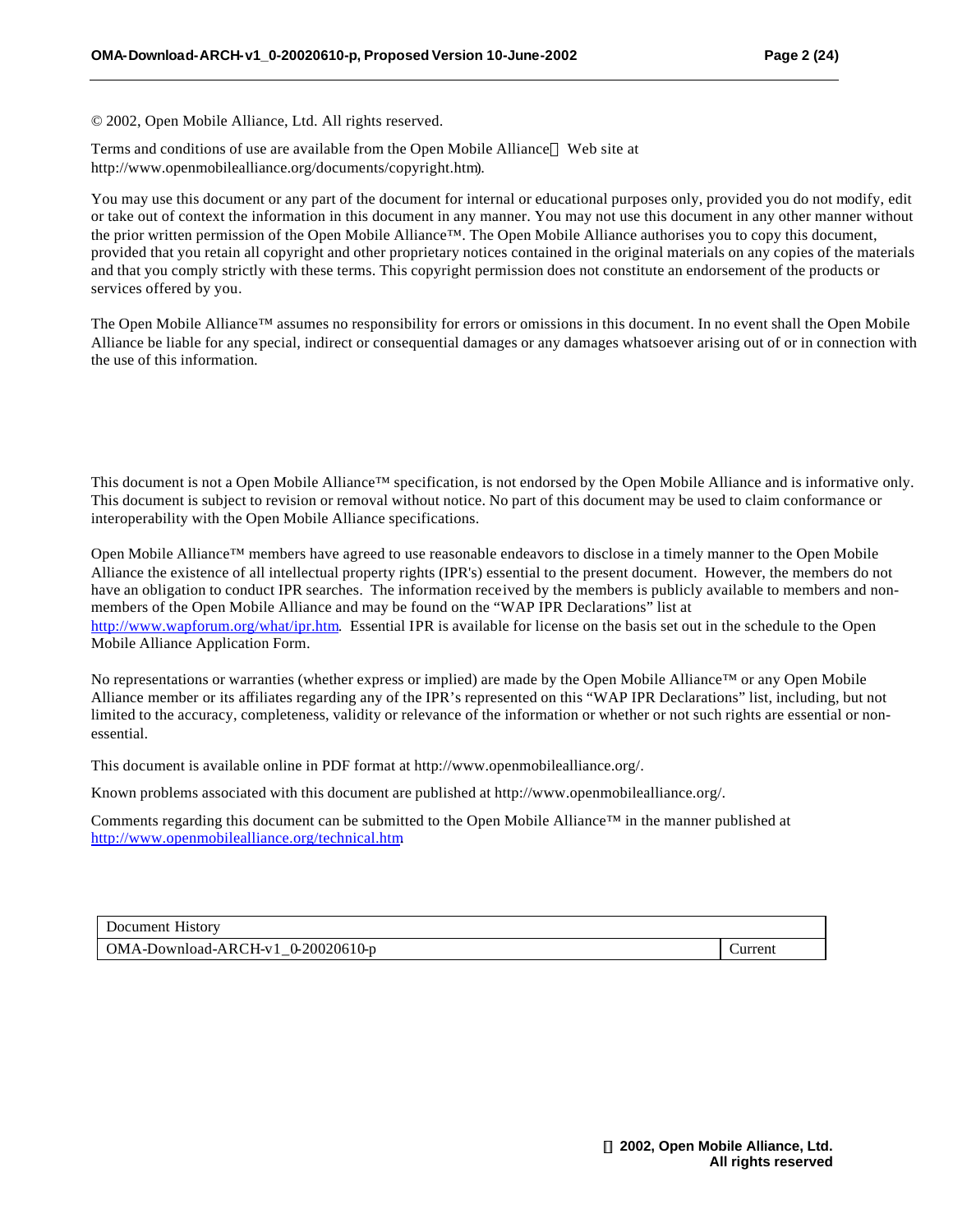# Contents

| <b>APPENDIX A.</b> |  |
|--------------------|--|
|                    |  |
|                    |  |
|                    |  |
|                    |  |
| <b>APPENDIX B.</b> |  |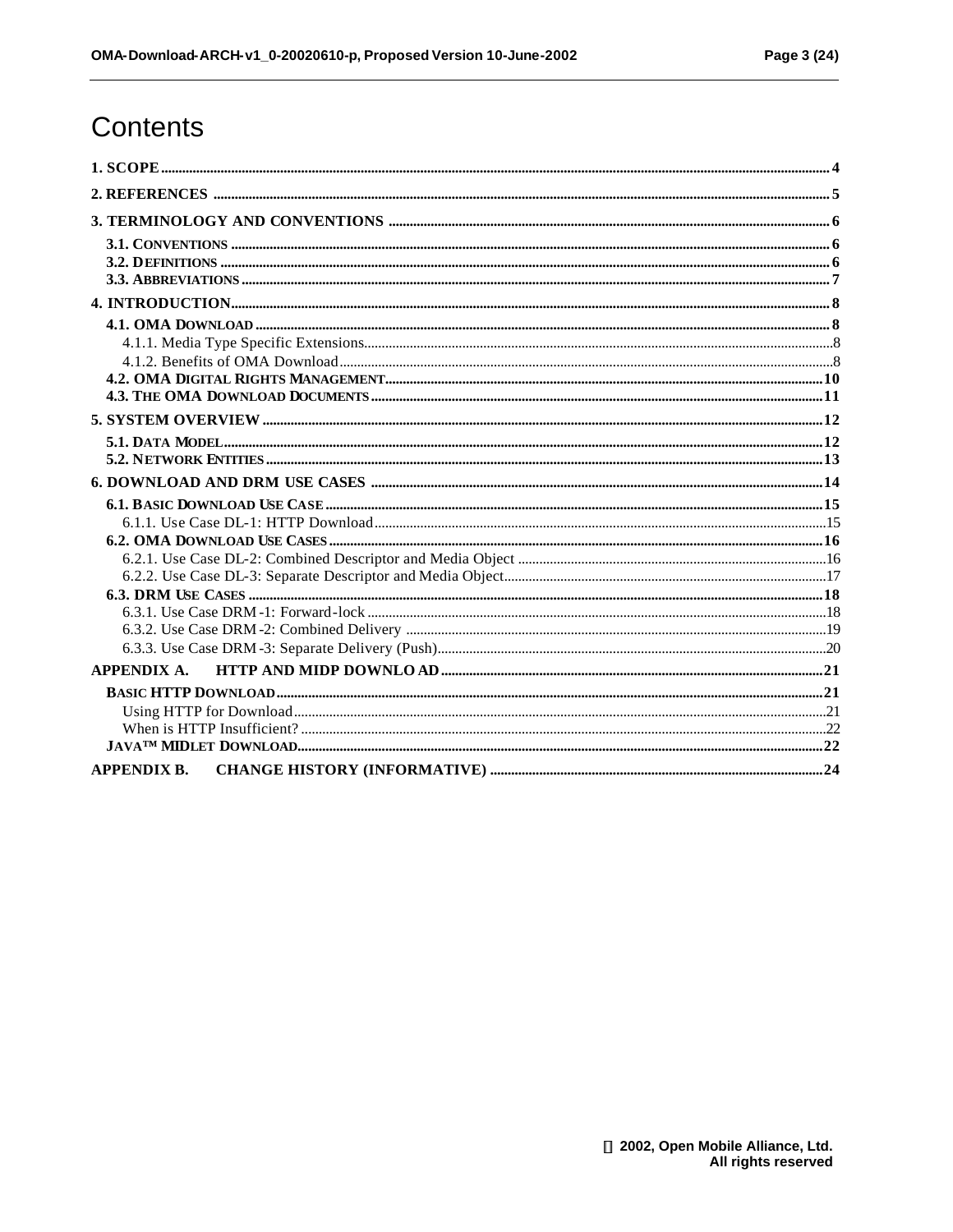# **1. Scope**

The scope of OMA Download is procedures for making the downloading of media objects from the Web easy and reliable, and possible to charge for. Also in the scope of OMA Download is the ability to preview media objects and to prevent downloaded content from being forwarded (copied) to other users. Preview and copy protection are part of Digital Rights Management (DRM). A complete DRM technology is, however, **not** in scope of OMA Download. These basic DRM features - preview and copy protection - are included because of the urgency to deploy a standardised solution.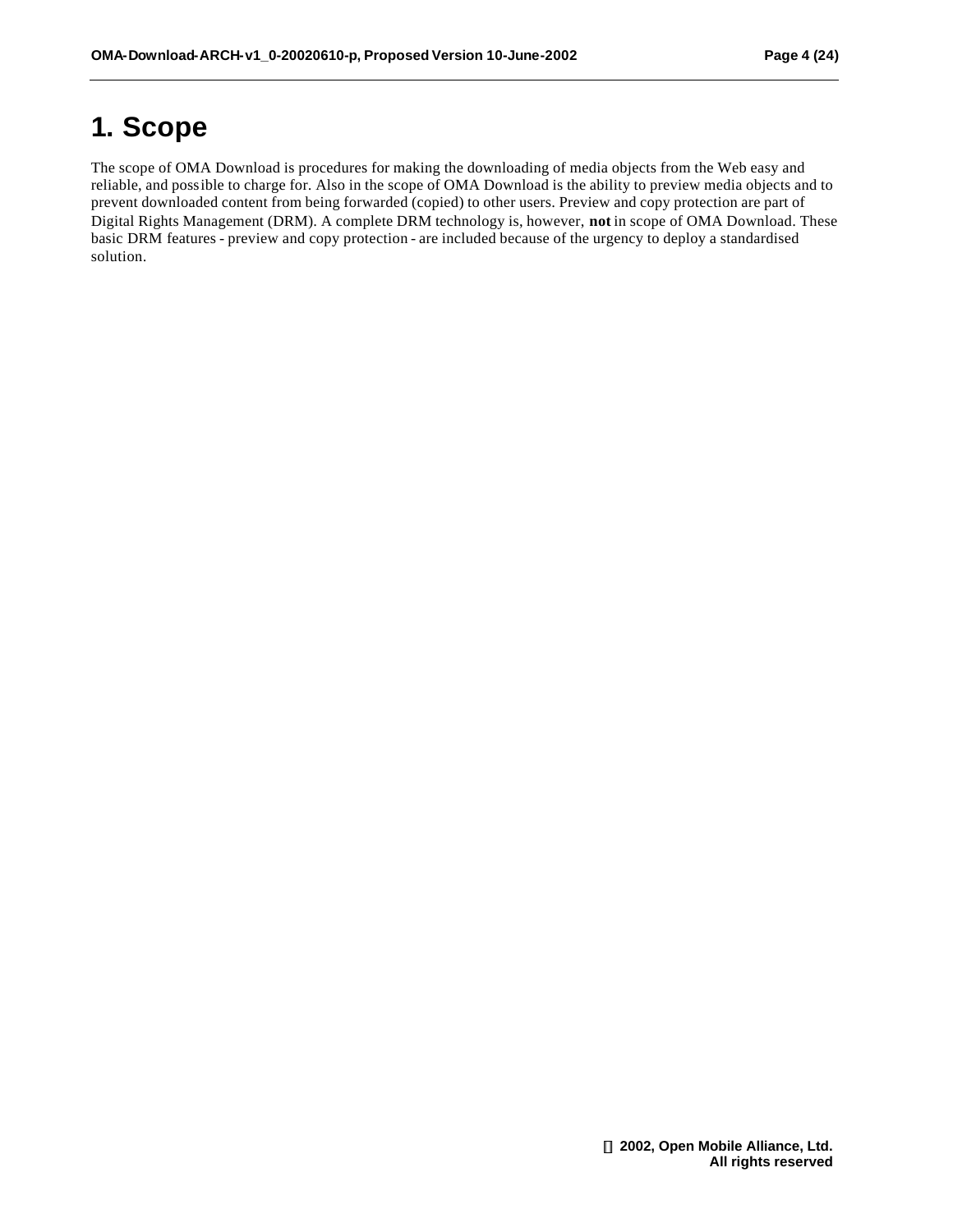# **2. References**

| $[WAP221]$  | "Specification of WAP Conformance Requirements". WAP Forum™. WAP-221-CREQ.<br>http://www.openmobilealliance.org/                                            |  |  |  |  |
|-------------|-------------------------------------------------------------------------------------------------------------------------------------------------------------|--|--|--|--|
| [MIDP]      | "Over The Air User Initiated Provisioning Recommended Practice", 2001,<br>SUN Microsystems, Inc.                                                            |  |  |  |  |
| [MSERVICE]  | "Download Requirements for M-Service", 30 November 2001.<br>Liaison Statement from the M-Service Interest Group of the GSM Association to the WAP<br>Forum. |  |  |  |  |
| [RFC2046]   | "Multipurpose Internet Mail Extensions (MIME) Part Two: Media Types",<br>http://www.ietf.org/rfc/rfc2046.txt                                                |  |  |  |  |
| [RFC2119]   | "Key words for use in RFCs to Indicate Requirement Levels". S. Bradner. March 1997.<br>http://www.ietf.org/rfc/rfc2119.txt                                  |  |  |  |  |
| [RFC2246]   | "The TLS Protocol", http://www.ietf.org/rfc/rfc2246.txt                                                                                                     |  |  |  |  |
| [RFC2396]   | "URI", http://www.ietf.org/rfc/rfc2396.txt                                                                                                                  |  |  |  |  |
| $[RFC2616]$ | "Hypertext Transfer Protocol - HTTP/1.1", http://www.ietf.org/rfc/rfc2616.txt                                                                               |  |  |  |  |
| [RFC2617]   | "HTTP Authentication: Basic and Digest Access Authentication",<br>http://www.ietf.org/rfc/rfc2617.txt                                                       |  |  |  |  |
| [RFC2965]   | "HTTP State Management - Cookies", http://www.ietf.org/rfc/rfc2965.txt                                                                                      |  |  |  |  |
| $[WAP248]$  | "User Agent Profiles", WAP Forum <sup>TM</sup> , WAP-248-UAPROF,<br>http://www.openmobilealliance.org/                                                      |  |  |  |  |
| [OTA]       | "Download OTA", Open Mobile Alliance <sup>TM</sup> , OMA-Download-OTA-v1_0,<br>http://www.openmobilealliance.org/                                           |  |  |  |  |
| [DRM]       | "Digital Rights Management", Open Mobile Alliance <sup>TM</sup> , OMA-Download-DRM-v1_0,<br>http://www.openmobilealliance.org/                              |  |  |  |  |
| [DRMREL]    | "DRM Rights Expression Language", Open Mobile Alliance <sup>TM</sup> , OMA-Download-DRMREL-<br>v1_0, http://www.openmobilealliance.org/                     |  |  |  |  |
| [DRMCF]     | "DRM Content Format", Open Mobile Alliance <sup>TM</sup> , OMA-Download-DRMCF-v1_0,<br>http://www.openmobilealliance.org/                                   |  |  |  |  |
| $[WAP210]$  | "WAP Architecture", WAP Forum <sup>TM</sup> , WAP-210-WAPArch,<br>http//www.openmobilealliance.org/                                                         |  |  |  |  |
| [WAP223]    | "HTTP State Management", WAP Forum <sup>TM</sup> , WAP-223-HTTPSM,<br>http://www.openmobilealliance.org/                                                    |  |  |  |  |
| [WAP230]    | "Wireless Session Protocol - WSP", WAP Forum <sup>TM</sup> , WAP-230-WSP,<br>http://www.openmobilealliance.org/                                             |  |  |  |  |
| [WAP298]    | "XHTML Mobile Profile", WAP Forum <sup>TM</sup> , WAP-298-XHTML,<br>http://www.openmobilealliance.org/                                                      |  |  |  |  |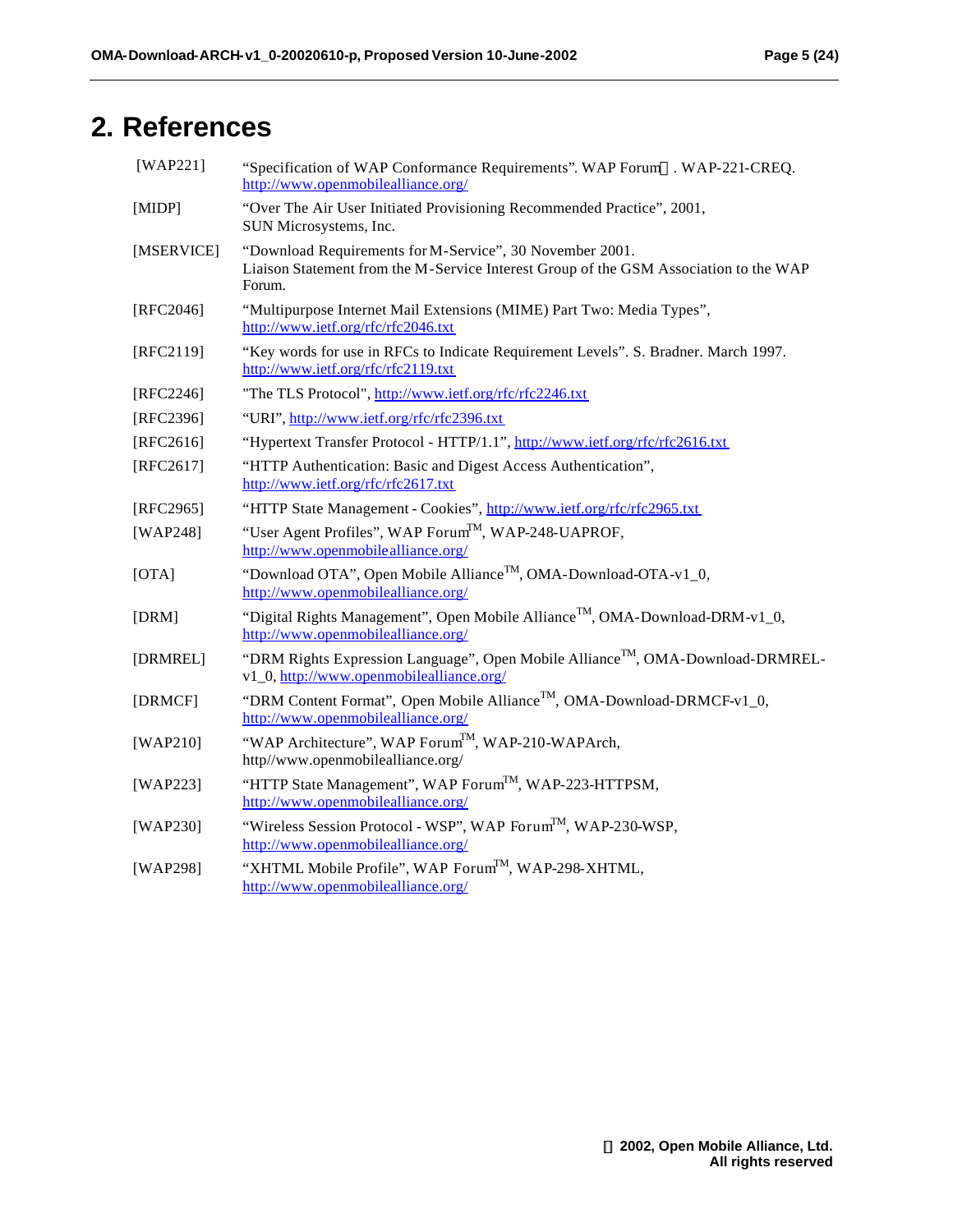# **3. Terminology and Conventions**

### **3.1. Conventions**

All sections in this document are informative.

Defined terms (section 3.2) are written in *italic* in the following way:

The *download server* is a Web server.

Notes are written in the following way:

 **Note:** A note to the reader.

Editorial notes are written in the following way:

**Ed's note:** This is a note from the editor and will be removed before publication.

### **3.2. Definitions**

#### **Discovery application**

A user agent in the device that discovers media objects on behalf of the user.

#### **Download agent**

A user agent in the device responsible for downloading a *media object* described by a *download* 

*descriptor*. **Download descriptor** Metadata about a *media object* and instructions to the *download agent* for how to download it. **Download server** A Web server hosting *media objects* available for download. May be the same physical server as the *presentation server*. **DRM Agent** A user agent in the device that enforces DRM *rights* for media objects on the device. **DRM Packager** A program that packages *media objects* into DRM format. **DRM Message** A message containing an optional rights object and a media object. **Media object** A resource on a Web server that can be downloaded. **Note**: Background pictures, ring tones, themes, games, music, and audio and video streams are collectively referred to as *media objects*. **Media type** A MIME media type [RFC2046]. **MIDlet Download** Refers to the Java 2 Micro Edition (J2ME) Mobile Internet Device Profile Over-the-Air User Initiated Provisioning Recommended Practises. This defines the method of downloading and managing the lifecycle of J2ME applications, referred to as MIDlets.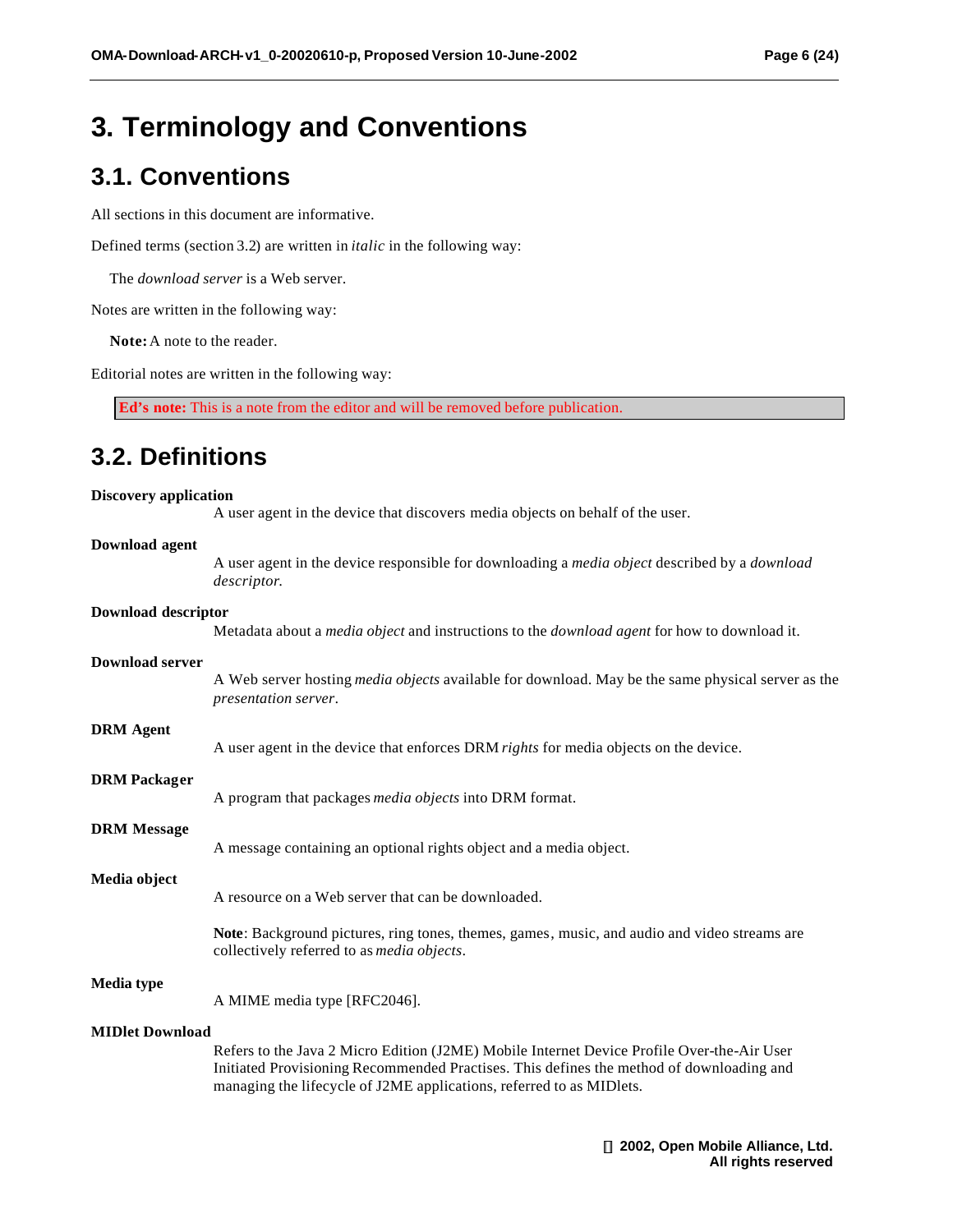| <b>Presentation server</b> |                                                                                                                    |
|----------------------------|--------------------------------------------------------------------------------------------------------------------|
|                            | A Web server presenting a download service to the user. May be the same physical server as the<br>download server. |
|                            | <b>Note:</b> This may be a Web "portal" or a Web site dedicated to mobile downloading, for example.                |
| <b>Rights</b>              |                                                                                                                    |
|                            | Permissions and constraints defining under which circumstances access is granted a <i>media object</i> .           |
| Rights object              |                                                                                                                    |
|                            | An instance of a rights language document, with one or many rights expressions.                                    |
| Status report server       |                                                                                                                    |
|                            | A Web server accepting status reports from the <i>download agent</i> .                                             |

### **3.3. Abbreviations**

| <b>BLOB</b>  | <b>Binary Large Object</b>               |
|--------------|------------------------------------------|
| <b>DRM</b>   | Digital Rights Management                |
| <b>HTML</b>  | Hyper Text Markup Language               |
| <b>HTTP</b>  | <b>Hypertext Transfer Protocol</b>       |
| MIDlet       | Java™ MIDP program                       |
| <b>MIDP</b>  | <b>Mobile Information Device Profile</b> |
| <b>MIME</b>  | Multipurpose Internet Mail Extensions    |
| <b>MMS</b>   | Multi-Media Messaging Service            |
| <b>OMA</b>   | Open Mobile Alliance                     |
| <b>SMS</b>   | <b>Short Message Service</b>             |
| <b>WAP</b>   | <b>Wireless Application Protocol</b>     |
| <b>WML</b>   | Wireless Markup Language                 |
| <b>XHTML</b> | Extensible Hyper Text Markup Language    |
| <b>XML</b>   | Extensible Markup Language               |
|              |                                          |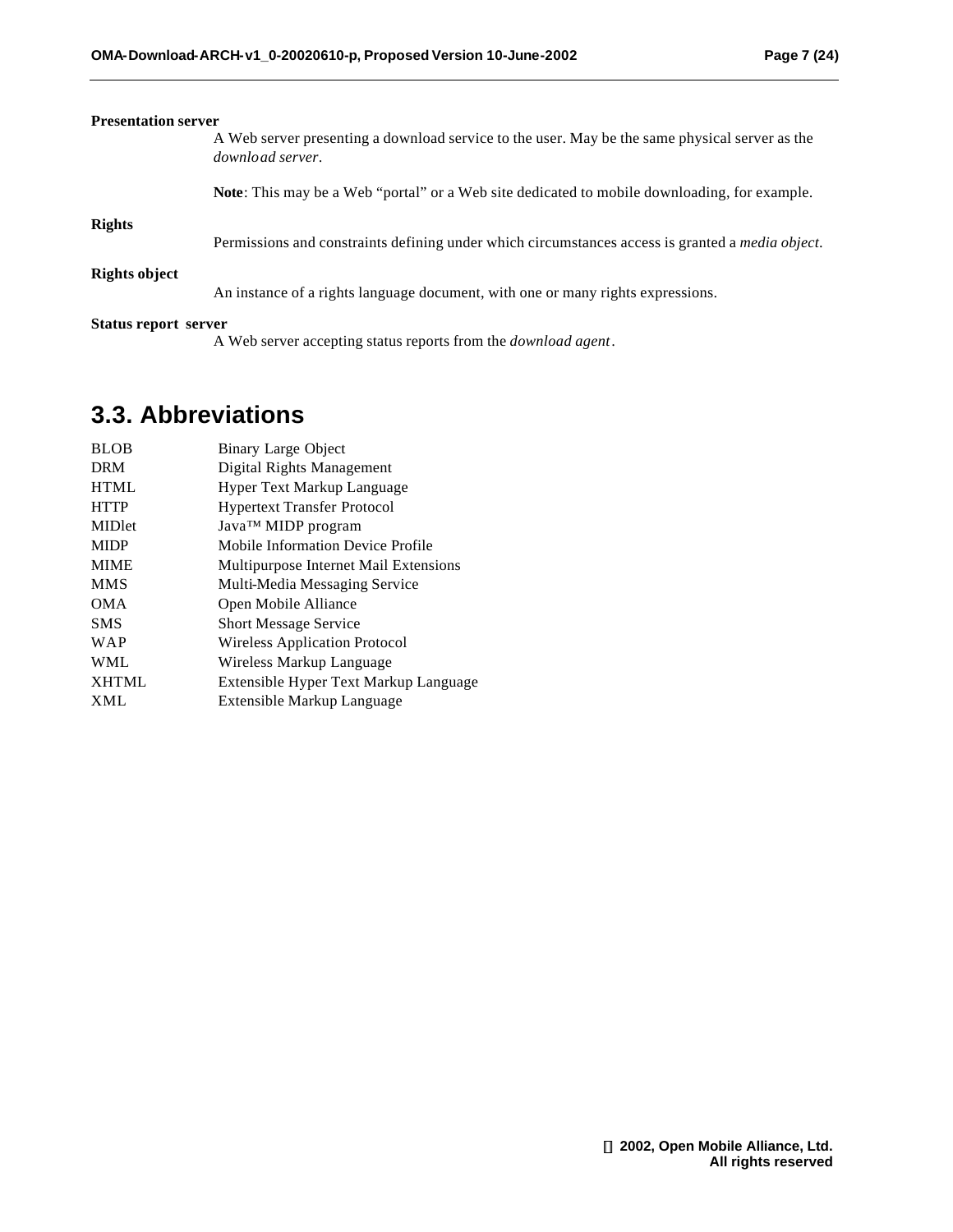# **4. Introduction**

OMA Download consists of two broad categories of functionality:

- **Download -** to download *media objects* to a device.
- **Digital Rights Manageme nt (DRM) -** to control the usage of *media objects* on the device.

The following sections describe Download and DRM in more detail. The final section provides an overview of the OMA Download specification suite.

### **4.1. OMA Download**

OMA Download is based on two already existing and successful download services: Basic HTTP Download and MIDlet Download. These services are described in Appendix A.

The purpose of OMA Download is to provide a service similar to MIDlet Download. The difference between MIDlet Download and OMA Download is that OMA Download is not designed specifically for the downloading of Java™ MIDlets, or any other specific media type - OMA Download is a general download framework. The similarities between the two download services permit re-use of server infrastructure and, in the device, to the extent possible, make the download of general *media objects* not significantly different from the download of a new MIDlet. Consistency is a basis for a good user experience. OMA Download does not, however, imitate MIDlet Do wnload exactly in all technical details. But to the users downloading media objects to the device and to the content providers publishing media objects, MIDlet Download and OMA Download are very similar.

OMA Download can download any type of *media object*. The typical *media object* targeted by OMA Download is downloaded and stored persistently in the device, in order to personalise the device or enhance its functionality. Ringtones, background images, and Java™ MIDlets are *media types* used for this purpose.

OMA Download, just like MIDlet Download, extends Basic HTTP Download with two additional steps:

1. **Before download**, a description of the media object is downloaded. The description is a small file, the *download descriptor*, containing metadata about the *media object* and instructions to the *download agent* in the device, how to download the *media object*.

The *media object* is downloaded using standard Basic HTTP Download.

2. **After download**, a status report is posted to a Web site, indicating the outcome of the download. The user can be directed to a Web location provided in the *download descriptor*.

Some *media types* have specific requirements on the downloading procedure. To download a description of a musicstream (that can be used to trigger a streaming session) requires specific functionality not required to download a ringtone. For this reason, it is possible to extend the general download framework with *media type* specific behaviour.

### 4.1.1. Media Type Specific Extensions

The *download descriptor* contains general metadata that is useful for all types of media. In some cases - such as MIDlets and media streams -the general metadata is not sufficient, and media type specific metadata must be added.

Extensions can be made to the *download descriptor* by defining the extension data in a separate namespace. That way, extension names will not collide with the standard metadata. The extensions can be used to trigger additional steps in the download procedure.

An example of how the *download descriptor* can be extended is available in [OTA].

### 4.1.2. Benefits of OMA Download

For the content provider and operator, the main benefits of OMA Download over standard Basic HTTP Download are: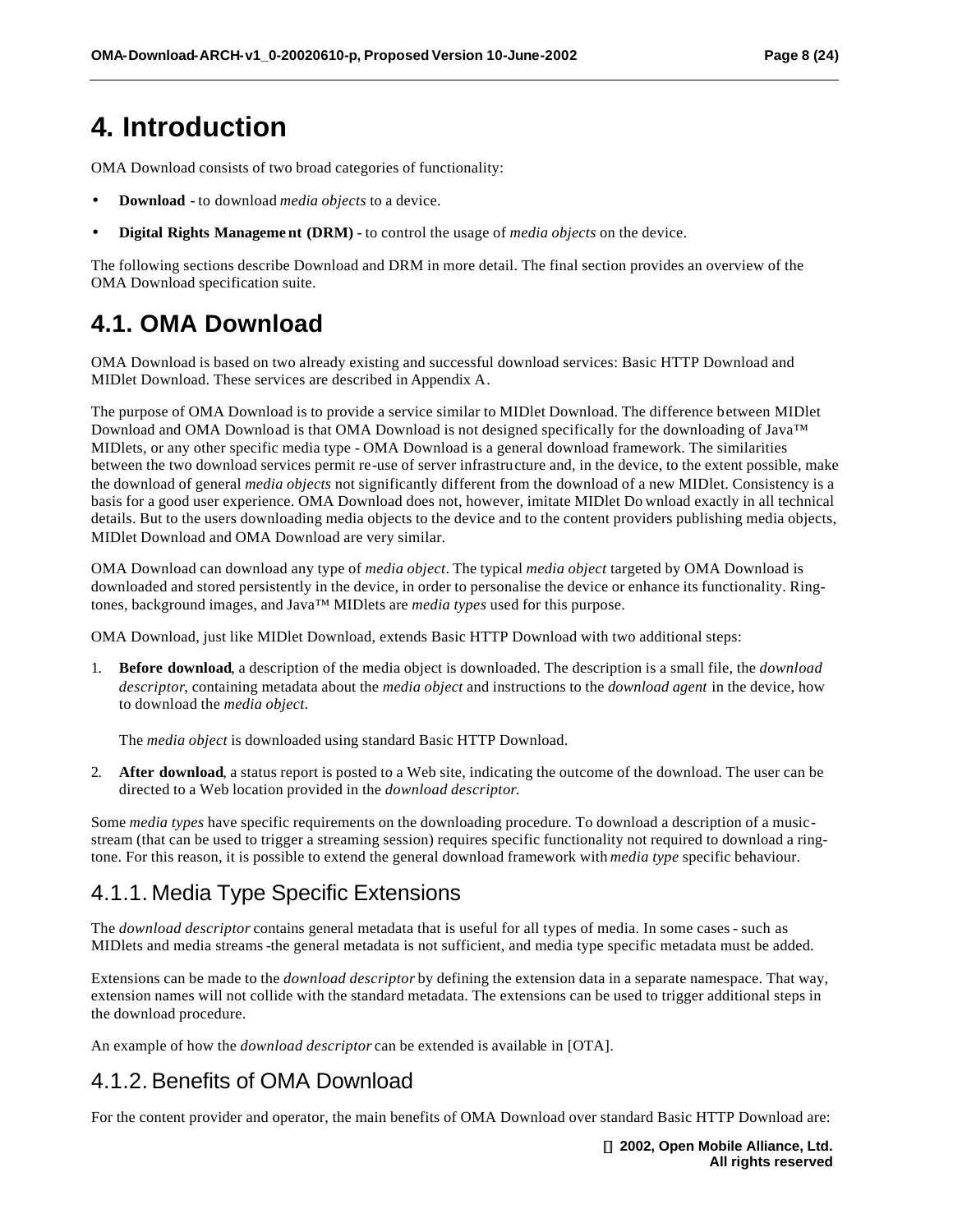- The download is confirmed, with the status report posted to the network after the download. It can be used for monitoring the quality of the service, and as the basis for billing.
- A description of the downloadable *media objects* can be published on the *presentation server* in a format independent of the presentation language - XHTML, WML, HTML etc. - supported by the devices downloading the *media objects*. The content provider creating the *media objects* just needs to publish the *download descriptors* on its Web site, the front-end of the download service can be provided by someone else; for example, a special download Web site with *media objects* from many different content providers.
- The user can be directed to a Web location provided in the *download descriptor*.

For the user, the main benefits of OMA Download are (depending on to what extent the device takes advantage of the OMA Download features):

- The probability of downloading a media object that the device cannot support is minimised, capability checks are made in the device just before the download starts.. The user is prevented from downloading things that do not work well in the device.
- The user is given a chance to confirm the download based on information in the *download descriptor* and the device's capabilities; "How much room do I have left for other objects after having downloaded this one?"
- The *download descriptor* is the basis for a familiar "download user interface" in the device, a sequence of user interactions that are independent of Web sites and networks.
- The *media object* metadata in the *download descriptor* can be stored in the device and be made available in the user interface as "properties" (name, vendor, type, Info-URL, etc.) of the *media object*.

And finally, the concept of a *descriptor* containing metadata about media objects, Web resources, is extensible to other use cases than download.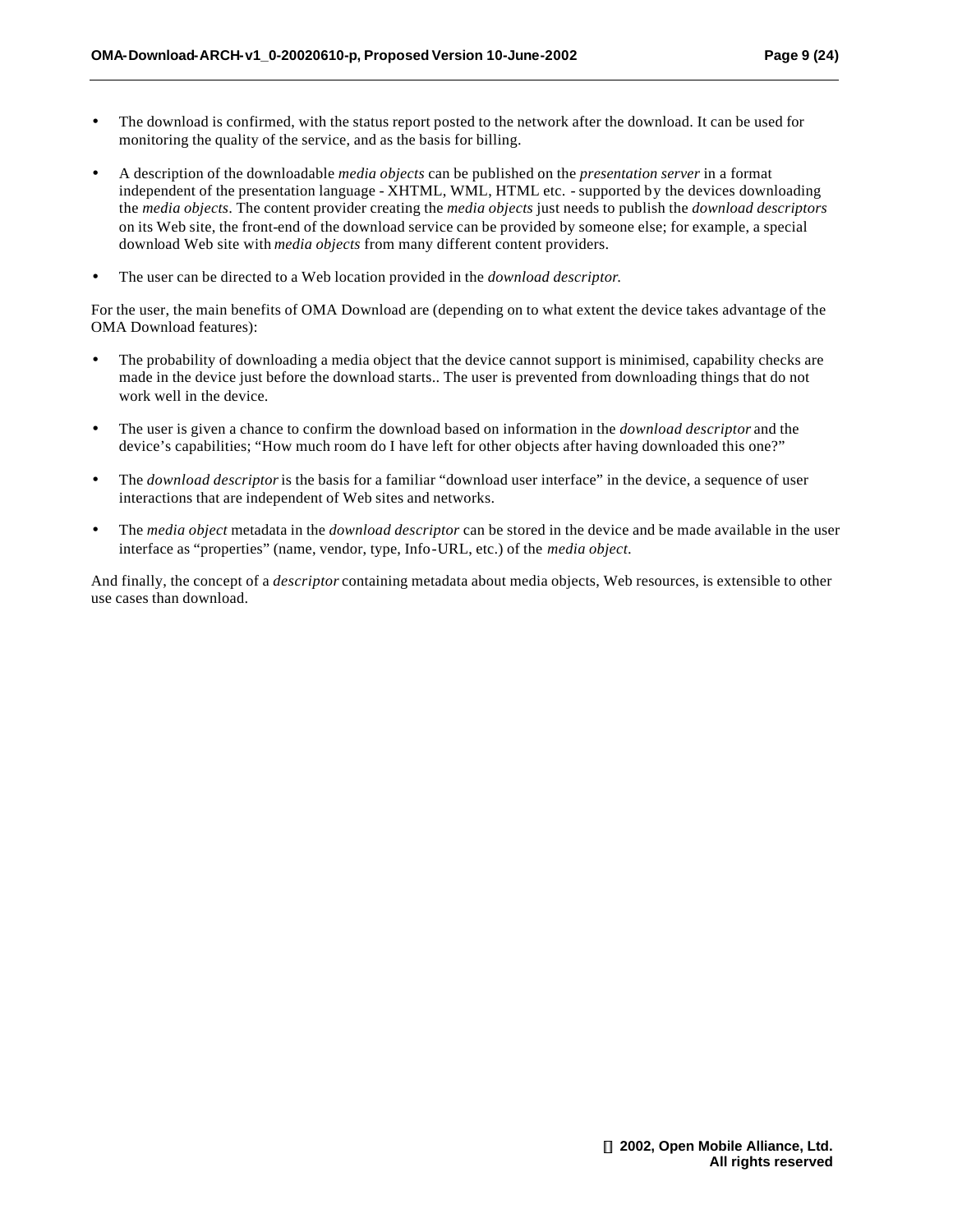### **4.2. OMA Digital Rights Management**

There is a need for content providers and operators to control the usage of downloaded *media objects*. Download is the means by which media object is delivered to the device, whereas Digital Rights Management (DRM) is the means to control the usage of *media object* once it has been downloaded.

DRM enables content providers to define *rights* for *media objects*. It is possible to associate different *rights* with a single *media object*. Different *rights* may have different prices. A content provider can grant a user the *rights* to preview *media objects* for free and charge the user only for the full usage *rights*. DRM makes it possible to sell the *rights* to use the *media object*, rather than selling the *media objects* itself. The *rights* are expressed using a rights language that is an XML application. An instance of the rights language, expressed as an XML document, is called a *rights object*. When a *media object* is distributed in encrypted form, the key is with the *rights object*. Thus the *rights* are required in order to use the *media object*.

Here are some examples of *rights* supported by OMA DRM:

- The right to play, display, or execute a *media object*.
- The right to play, display, or execute a *media object* a limited number of times. (By setting the number of times an object can be used to one, a "preview" right is defined.)

OMA DRM uses the following DRM components, found in most DRM systems:

- **Rights Expression Language**. Used to express *rights* and constraints governing the usage of the *media object* on the device.
- **Content format.** For usage in the DRM system. This comprises encryption of *media objects* using keys and a specified algorithm. Where no protection is deemed necessary, *media objects* may also be packaged as plaintext. A tool, the *DRM packager*, is used on the server to package media objects into the DRM format.
- **Metadata**. Data about the media object used to: (a) identify content (a URI [RFC2396]); and (b) help the user understand what the media object actually is (descriptive metadata). Media objects become part of the DRM system by optionally encrypting and packaging the media object into a DRM package.

OMA DRM has a low level of application level security. A secure DRM technology, including strong trust between the devices and content providers, is not in the scope of OMA DRM. Transport level security (WTLS and TLS) can be used to secure the transport of media objects between the user's device and a server. In DRM, however, since the user is a potential attacker – making illegal copies, etc. – transport security alone is not sufficient.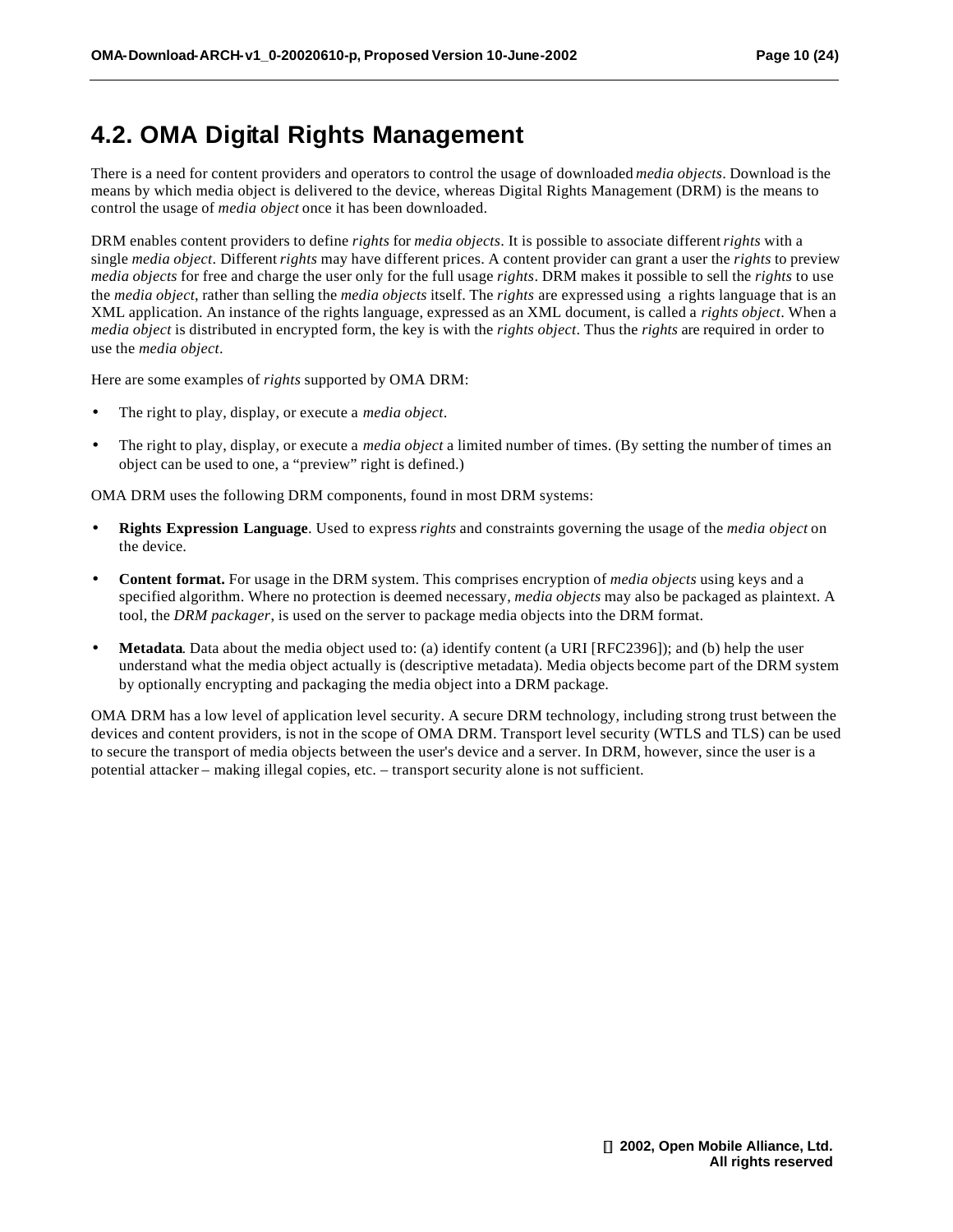## **4.3. The OMA Download Documents**

This document, the OMA Download Architecture document, specifies the overall architecture of OMA Download, the components from which the system is built and the interaction amongst those components. Protocols and formats are not specified in this document. Here is an overview of the OMA Download suite of specifications.



**Figure 1 Documents Overview.**

The other documents of the OMA Download specification suite are:

#### **Download OTA** [OTA]

The procedure for downloading content using a download descriptor, and the definition of the download descriptor.

#### **Digital Rights Management** [DRM]

An extension to the downloading procedure, downloading of protected media objects.

#### **Rights Expression Language** [DRMREL]

The DRM rights language used by OMA.

### **DRM Content Format** [DRMCF]

Content formats for transporting protected media objects.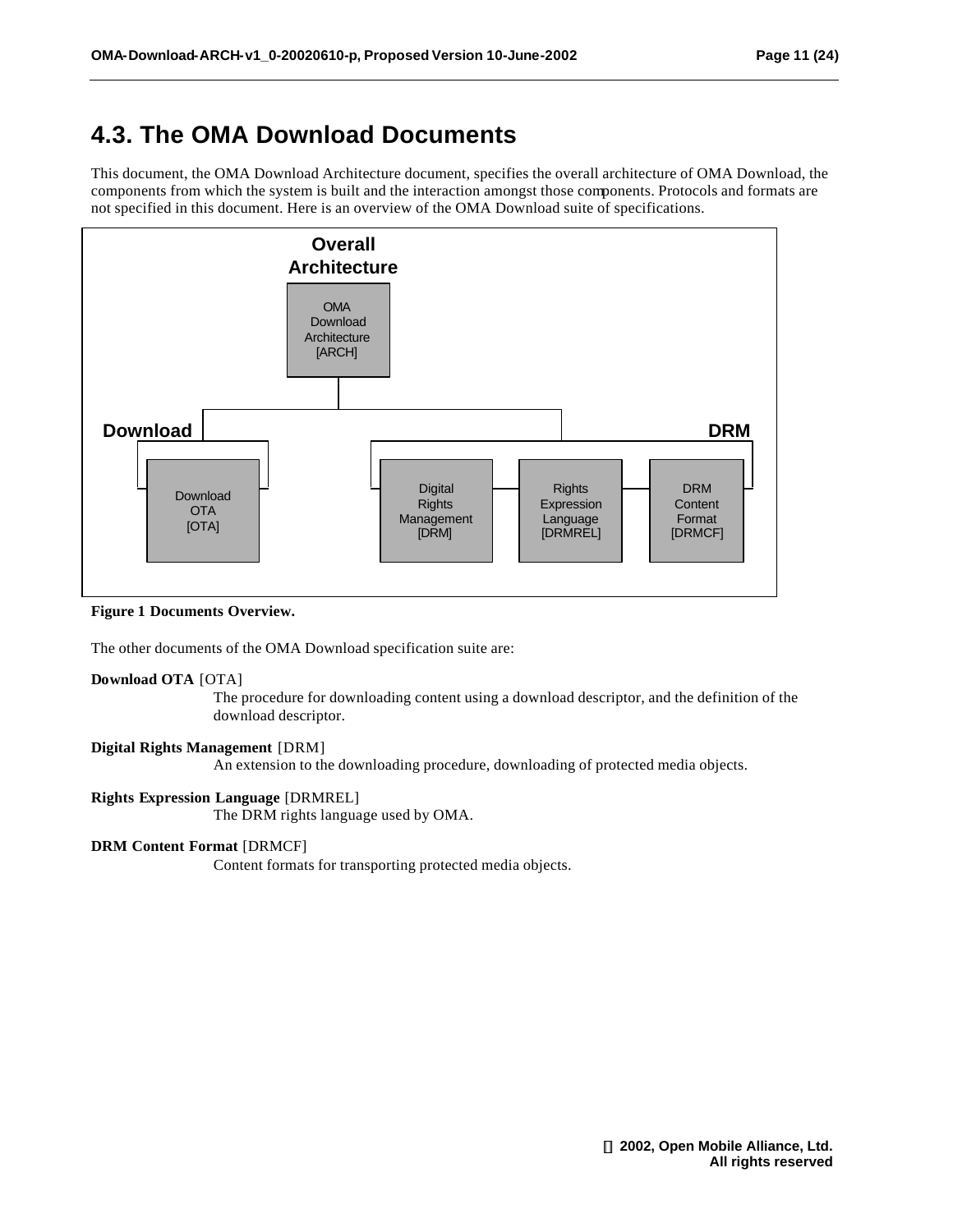# **5. System Overview**

This section defines the architecture of the OMA Download system, including the DRM parts. It defines logical entities in the network and the device that are part of the system. The interaction between the entities, application level protocols and data formats, is defined elsewhere in the OMA Download specifications [OTA] [DRM] [DRMREL] [DRMCF].

## **5.1. Data Model**

This section defines the types of data used by the OMA Download system and the relationships between the data.

From the perspective of the OMA Download system, a *media object* is nothing but an opaque object, a BLOB. There are, however, some basic requirements on *media objects*. A downloadable *media object* is located on the Web using a URL (e.g. "http://example.org/image001.gif") and is identified using a URI (e.g. "doi:10.1444/example -02-02" or "http://example.org/image001.gif").

The *download descriptor* contains the following: Metadata about the media object; exactly one URL of the *media object* to be downloaded; and zero or one URL (the **installNotify** URI) to which a *status report* should be posted. The *download descriptor* must know exactly what media object it is associated with, that is why it contains the URL of the *media object* (it also explains the arrow on the association in the diagram). If the *media object* is moved to another URL, the *download descriptor* must be updated. The *media object* itself, however, has no knowledge of what *download descriptor* it is associated with.

The *DRM content format* contains protected *media objects*. The *rights object* contain exactly one reference (the **Content-ID** URI) to the *media object* for which the *rights* apply. The content ID should be globally unique.

The *DRM Message* is used to encapsulate *rights object* and a *DRM content format* in one entity.



In the diagram, multiplicity is indicated with "0", "1", and "\*" and direction is indicated with an arrow. In the relationship between the *download descriptor* and the *media object*, there can be exactly one ("1") *media object* for each descriptor, but zero or many ("0..\*") *download descriptors* for each object. The direction of the relationship between the *download descriptor* and the *media object* indicates that the *download descriptor* must have a "pointer" (URL) to the *media object*.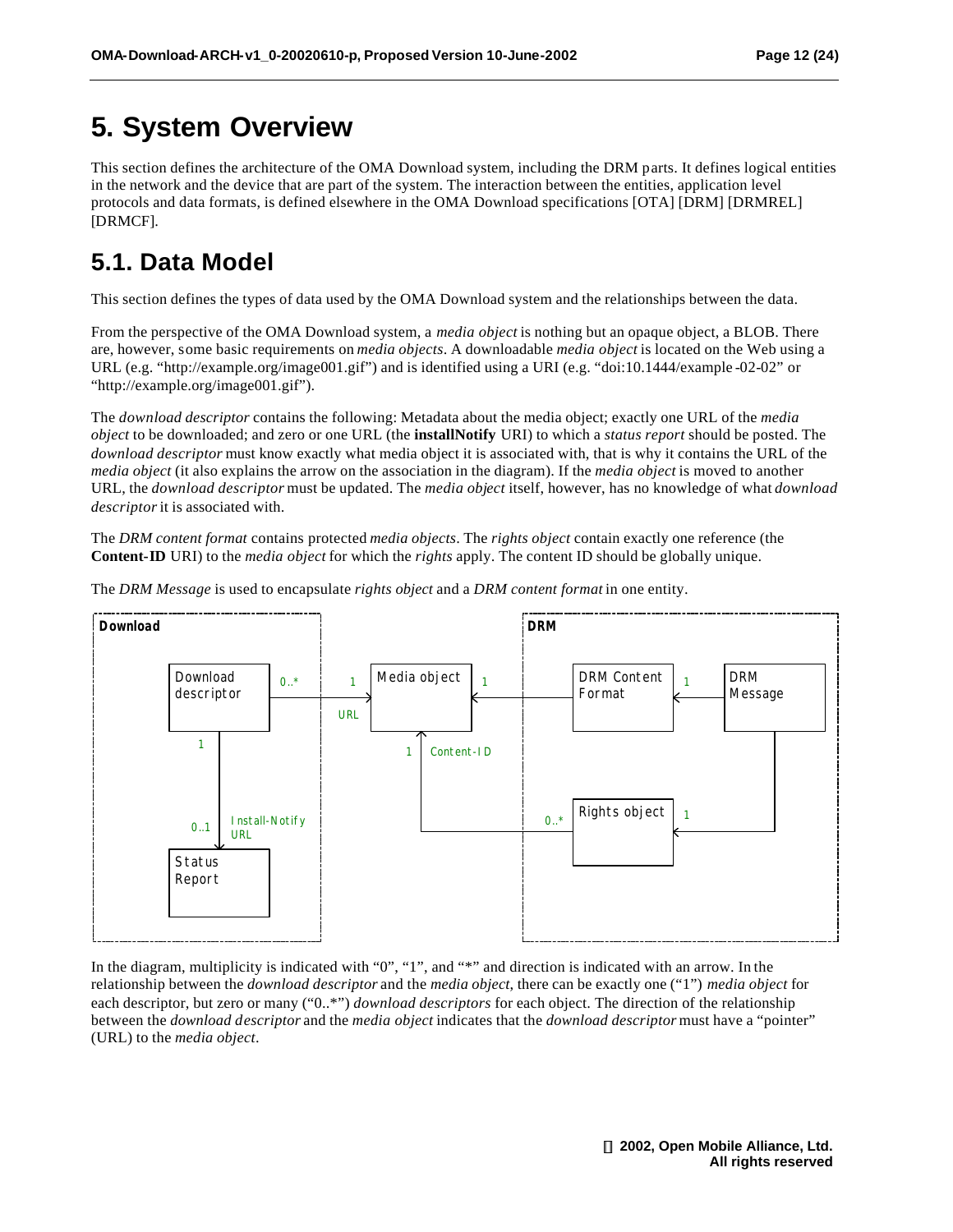### **5.2. Network Entities**

This section defines the network entities of the OMA Download system. These are logical entities and need not represent physical network nodes (servers, etc).

The User discovers *media objects* on the Web by using a Web browser or an application specifically created for one type of media. A picture editor may discover pictures, a melody composer may discover melodies, and an application manager may discover applications (e.g. games) on dedicated Web sites. And email and MMS messages may contain Web addresses to media objects available for downloading. These types of applications are collectively referred to as a *discovery application*.

The *presentation server* may be a Web "portal" operated by the operator or a third party. The *download server* is responsible for the download transaction, moving the actual *media object* from the server to the *download agent*. The *download descriptor* can be located on either the *presentation server* or the *download server*. When the *discovery application* downloads the *download descriptor* it launches the *download agent* that takes over the remaining part of the downloading. If the *media object* is protected it has been wrapped into a *DRM Container* by the *DRM packager*. The status report is posted to the *Status Report Server*. The *DRM packager* is also responsible for generating the *rights*.

> **Note**: The *presentation server, download server,* and *status report server* may be one and the same network node, or separate nodes.



In the device, the *DRM Agent* handles DRM *media object*.

To see the interaction between the entities, the use cases in section 6 are useful.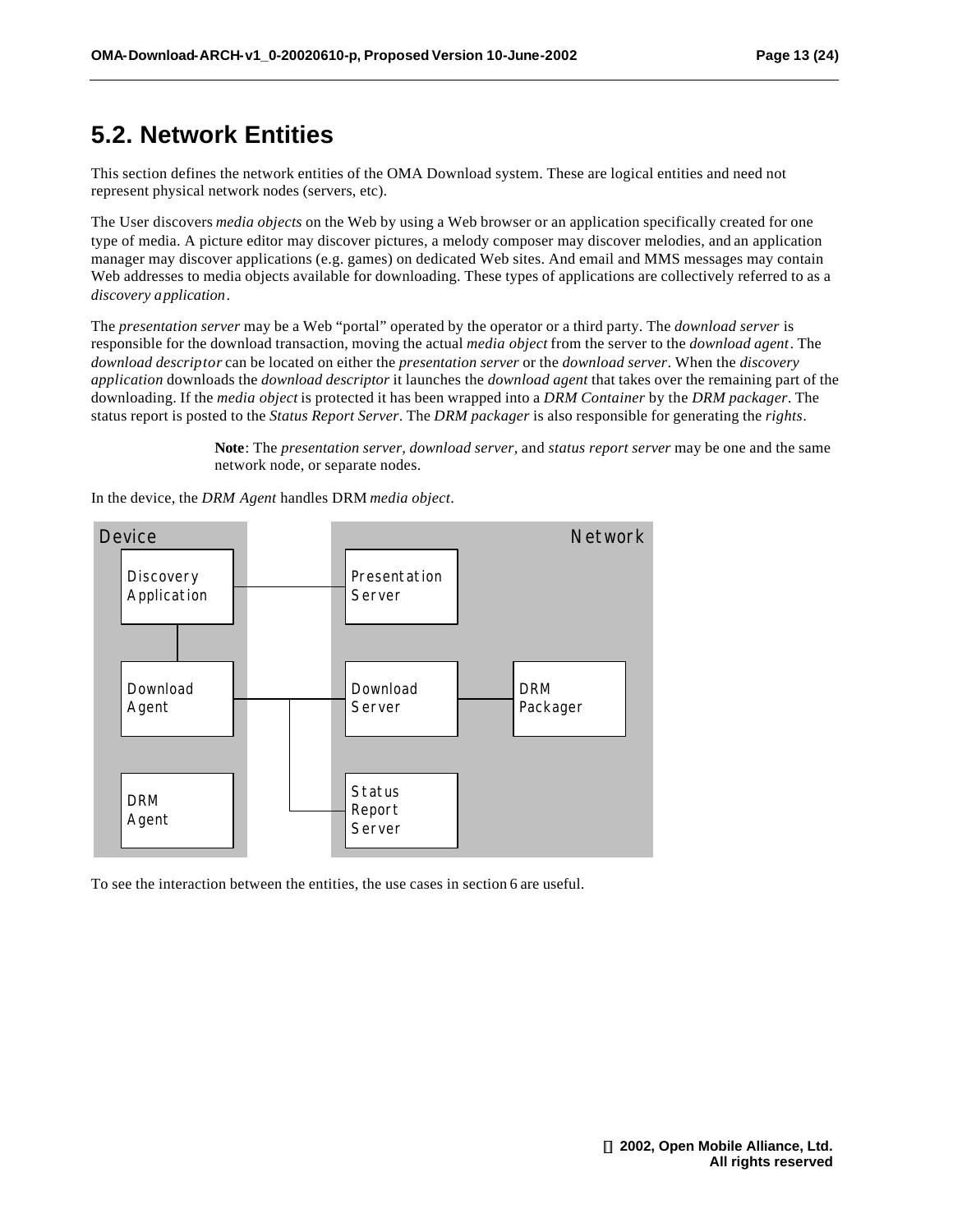# **6. Download and DRM Use Cases**

This section describes the key use cases of OMA Download and DRM.

The use cases are summarized in the following two tables. Each use case supports a set of features.

The download use cases are summarised in the following table.

| Feature<br>Use case                                          | <b>Present object</b><br>metadata to user<br>before download<br>starts | <b>Device checks</b><br>object size and<br>type before<br>download | User confirms<br>before download<br>starts | <b>Download from</b><br>standard HTTP<br>server | After download,<br>post status<br>report to<br>specified URL | After download,<br>redirect user to<br>specified URL |
|--------------------------------------------------------------|------------------------------------------------------------------------|--------------------------------------------------------------------|--------------------------------------------|-------------------------------------------------|--------------------------------------------------------------|------------------------------------------------------|
| $DL-1$ :<br><b>HTTP</b> Download                             | Yes.                                                                   | Yes                                                                | Yes.                                       | Yes                                             | No.                                                          | No.                                                  |
|                                                              | Content in Web<br>page.                                                | Based on<br><b>XHTML</b> link<br>$atributes1$ .                    | Depending on<br>Web page design.           |                                                 |                                                              |                                                      |
| $DL-2$ :                                                     | Yes.                                                                   | Yes.                                                               | No.                                        | Yes                                             | Yes.                                                         | Yes.                                                 |
| <b>OMA</b> Download,<br>combined<br>descriptor and<br>object | Data in <i>download</i><br><i>descriptor.</i>                          | Based on<br>XHTML link<br>attributes.                              | Unless as in<br>$DL-1$ .                   |                                                 |                                                              |                                                      |
| $DL-3:$                                                      | Yes.                                                                   | Yes                                                                | Yes.                                       | Yes                                             | Yes.                                                         | Yes.                                                 |
| <b>OMA</b> Download,<br>separate descriptor<br>and object    | Data in <i>download</i><br><i>descriptor.</i>                          | Based <i>download</i><br>descriptor                                |                                            |                                                 |                                                              |                                                      |

The DRM use cases are summarised in the following table:

l

| Feature<br>Use case                       | Specify that an<br>object may not be<br>copied from one<br>device to another | Specify usage<br>rights for an object encrypted objects | <b>Distribute</b> | Download an<br>object with its<br>usage rights | Download an<br>encrypted object,<br>get usage rights<br>and key separately |
|-------------------------------------------|------------------------------------------------------------------------------|---------------------------------------------------------|-------------------|------------------------------------------------|----------------------------------------------------------------------------|
| <b>DRM-1:</b><br><b>Forward-lock</b>      | Yes                                                                          | No                                                      | No                | No                                             | No                                                                         |
| <b>DRM-2:</b><br><b>Combined delivery</b> | Yes                                                                          | Yes                                                     | No                | Yes                                            | No                                                                         |
| <b>DRM-3:</b><br>Separate delivery        | Yes                                                                          | Yes                                                     | Yes               | N <sub>0</sub>                                 | Yes                                                                        |

The OMA Download use cases are specified at low level in [OTA] and the DRM use cases in [DRM].

 $<sup>1</sup>$  A relevant XHTML link attribute [WAP280] is "type", to indicate the media type of the link target. For example:</sup>

<sup>&</sup>lt;a href="anObject.ext" **type="image/gif"**>Download image</a>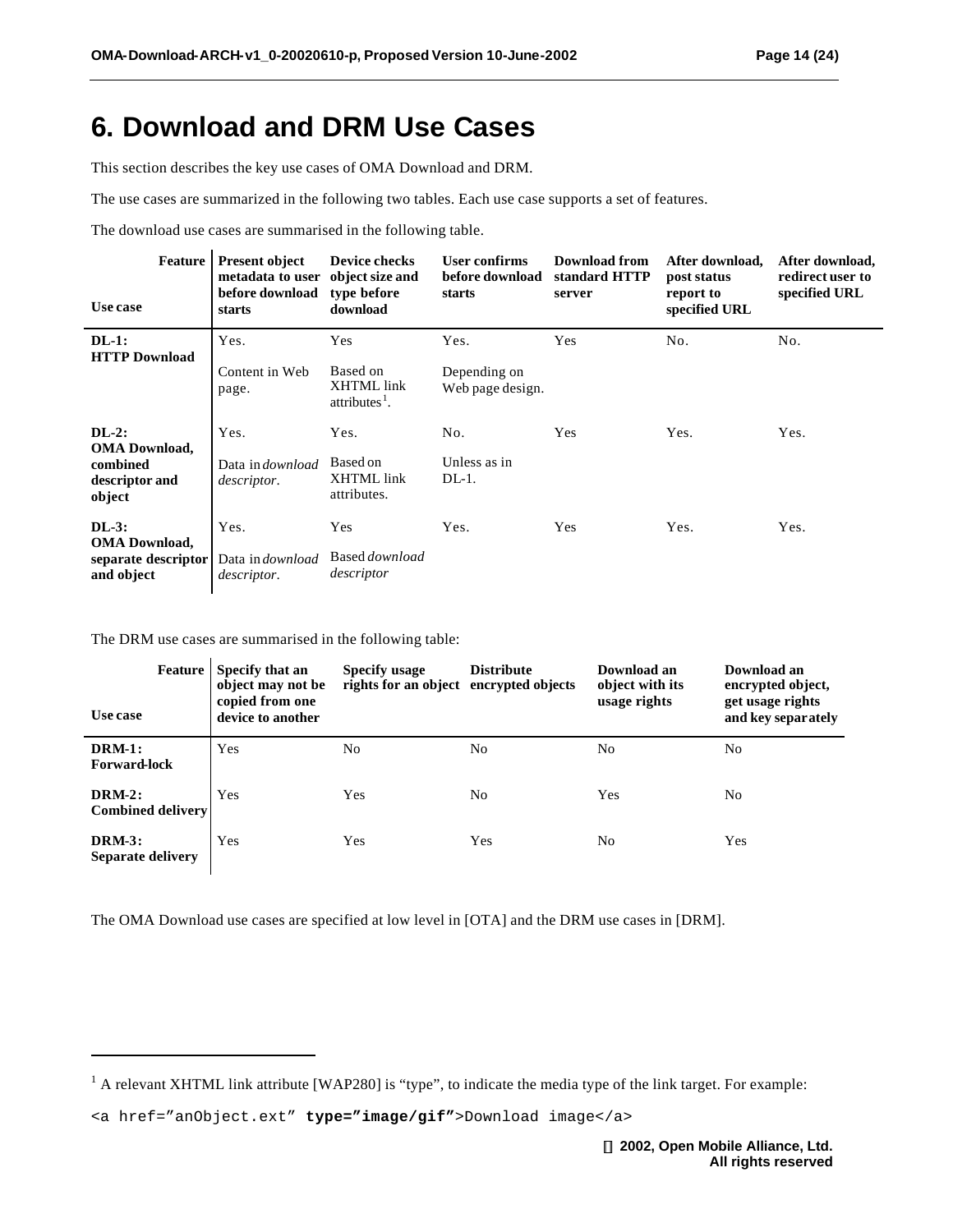### **6.1. Basic Download Use Case**

The Basic Download use case is a standard HTTP transaction, exactly as used on the Web today. It is not defined by OMA Download, but documented here because it is used by the OMA Download use cases.

### 6.1.1. Use Case DL-1: HTTP Download

User initiates download of a *media object* from an HTTP server (on the Web) to an HTTP client (in the device) by using one HTTP GET request and response.

When this use case starts, the *media object* to be downloaded must be available on an "http" URL and the URL must also be available in the device to the User (e.g. as a link in a Web page).

When this case ends, if the main scenario is completed, the *media object* is available in the device.

#### **Main scenario:**

- 1. User initiates a GET request to the URL by selecting a link in a Web page, for example.
- 2. Client sends GET request to the server and waits for a response.
- 3. Server serves up the requested resource, the *media object*, and sends GET response back to Client.
- 4. Client accepts GET response, with the HTTP headers and the data, from the server.

#### **Extensions:**

- 3a. Server uses UAProf or the request headers (e.g. "Accept", "User-agent", "UAProf") to select an appropriate variant of the response.
- 4a. If the media type (in the "Content-type" header) is not supported, the Client closes the network connection and the server times-out.
- 4b. If the size (in the "Content-length" header) is too big, the Client closes the network connection and the server times-out.

More information about usage of standard HTTP for download is available in Appendix A.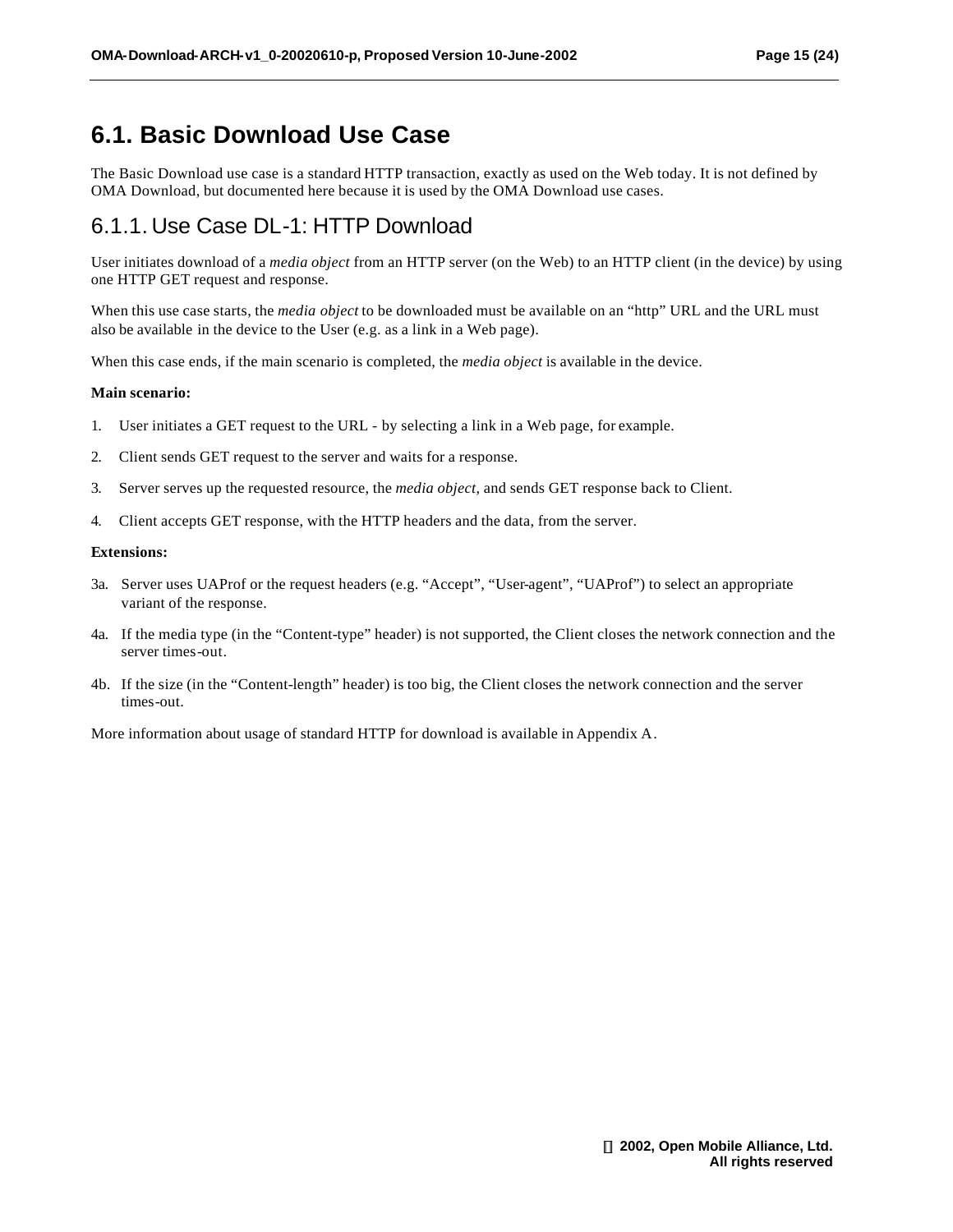### **6.2. OMA Download Use Cases**

The OMA Download use cases extends the Basic HTTP Download use case by using a *download descriptor*. For the sake of brevity, only the extensions to the Basic HTTP Download use case are indicated in the following OMA Download use cases.

### 6.2.1. Use Case DL-2: Combined Descriptor and Media Object

A *media object* and a *download descriptor* is downloaded from an HTTP server by using one GET request and response. Because the *media object* and the *download descriptor* are both delivered together, the user is unable to confirm the download before the delivery of the *media object*. Optionally, a status report is posted to a URL specified in the *download descriptor*.

When this use case starts, the *media object* and the corresponding *download descriptor*is packaged into one multipart entity available on an "http" URL, the URL must also be available in the device to the User (e.g. as a link in a Web page).

When this case ends, if the main scenario is completed, the *media object* is available in the device.

#### **Main scenario:**

- 1. User initiates a GET request to the URL by selecting a link in a Web page, for example.
- 2. Client sends GET request to the server and waits for a response.
- 3. Server serves up the requested resource, the multipart with the *media object* and the *download descriptor*, and sends GET response back to Client.
- 4. Client accepts GET response, with the HTTP headers and the data, from the server.
- 5. The information in the *download descriptor* is presented to the User.
- 6. The *media object* is made available to the User (e.g. saved on the filesystem).

Extensions:5b. If the *download descriptor* indicates that a status report shall be posted, a status report is posted to the specified URL.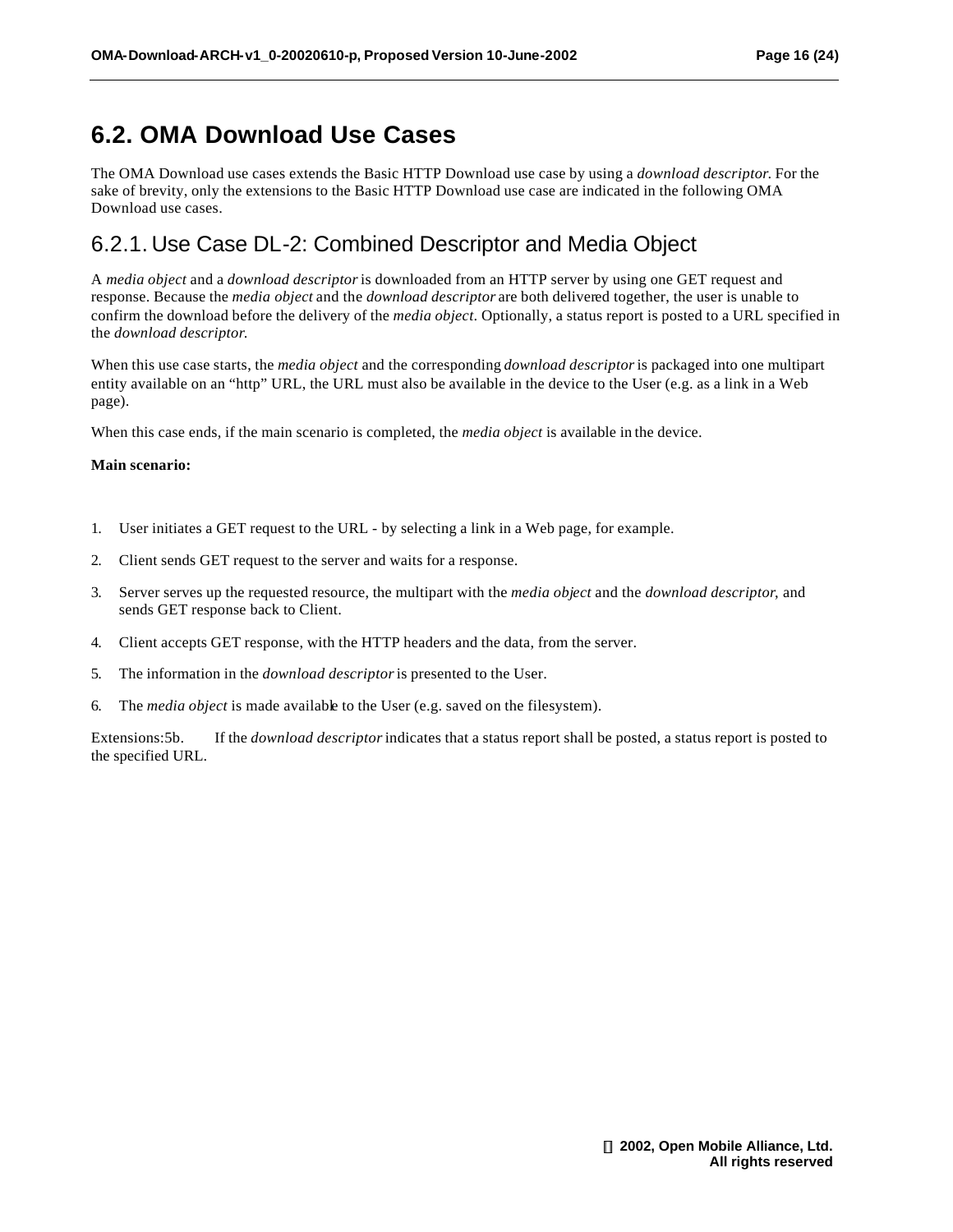### 6.2.2. Use Case DL-3: Separate Descriptor and Media Object

A *media object* and a *download descriptor* is downloaded from an HTTP server by using two GET request and response. The user is able to confirm the download based on pre-download capability checks in the device, and via a device specific download user interface. Optionally, a status report is posted to a URL specified in the *download descriptor*.When this use case starts, the *media object* and *download descriptor* are available on two separate "http" URLs, the *download descriptor* URL must also be available in the device to the User (e.g. as a link in a Web page). The *media object* URL is available in the *download descriptor*.

When this case ends, if the main scenario is completed, the *media object* is available in the device.

#### **Main scenario:**

- 1. User initiates a GET request to the URL by selecting a link in a Web page, for example.
- 2. Client sends GET request to the server and waits for a response.
- 3. Server serves up the requested resource, the *download descriptor*, and sends GET response back to Client.
- 4. Client accepts GET response, with the HTTP headers and the data, from the server.
- 5. The information in the *download descriptor* is analysed by the device (capability checks) and User is given a chance to confirm the download.
- 6. HTTP Download is used to deliver the media object.
- 7. The *media object* is made available to the User (e.g. saved on the filesystem).

#### **Extensions:**

6b. If the *download descriptor* indicates that a status report shall be posted, a status report is posted to the specified URL.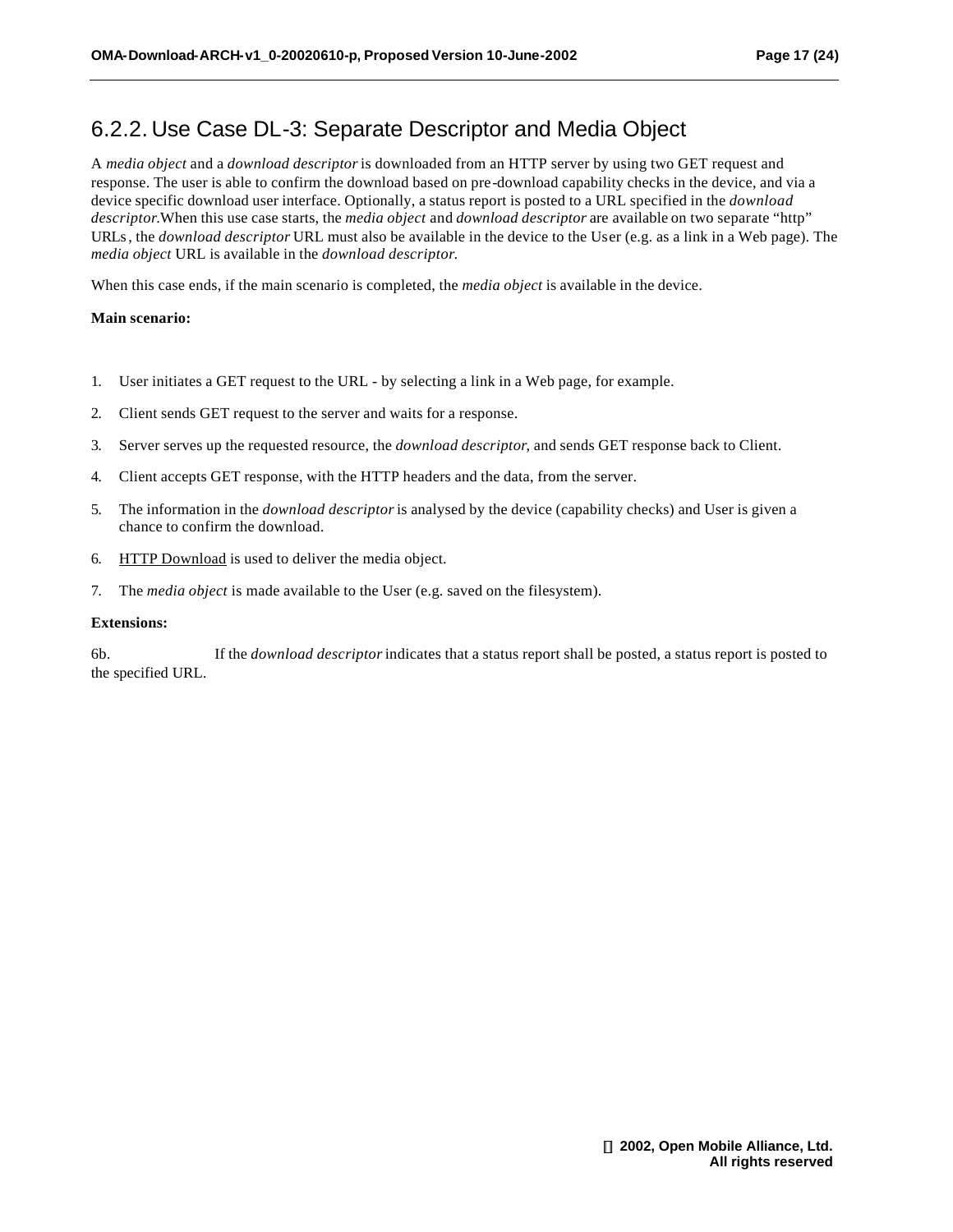### **6.3. DRM Use Cases**

The DRM use cases are an extension to the OMA Download use cases. The idea in OMA Download is to deliver bits to the device, regardless whether the bits are DRM protected or not. DRM is independent of the download; it governs the control of the *media object* once it has been delivered to the device.

The DRM use case adds one step before download: the DRM packaging of the *media object*, statically or dynamically. And one step after the media object has been downloaded to the device; enforcement of the DRM usage *rights*.

### 6.3.1. Use Case DRM-1: Forward-lock

A *media object* is marked as "forward-lock" and published on an HTTP server (on the Web), from which an HTTP client (in the device) by using one HTTP GET request and response downloads it.

When this case ends, if the main scenario is completed, the *media object* is available in the device. It can be used, but it cannot be copied to another device.

#### **Main scenario:**

- 1. The Content Provider, using a *DRM Packager*, packages the *media object* into one *DRM* Messageand makes the URL available to the device (e.g. by publishing it on a Web page).
- 2. HTTP Download or OMA Download is used to deliver the *DRM Message*.
- 3. The User is using the *media object*. The DRM agent ensures that the *media object* is not copied to another device, via IrDA or Bluetooth, or sent from the device in an MMS or email.

#### **Extensions:**

None.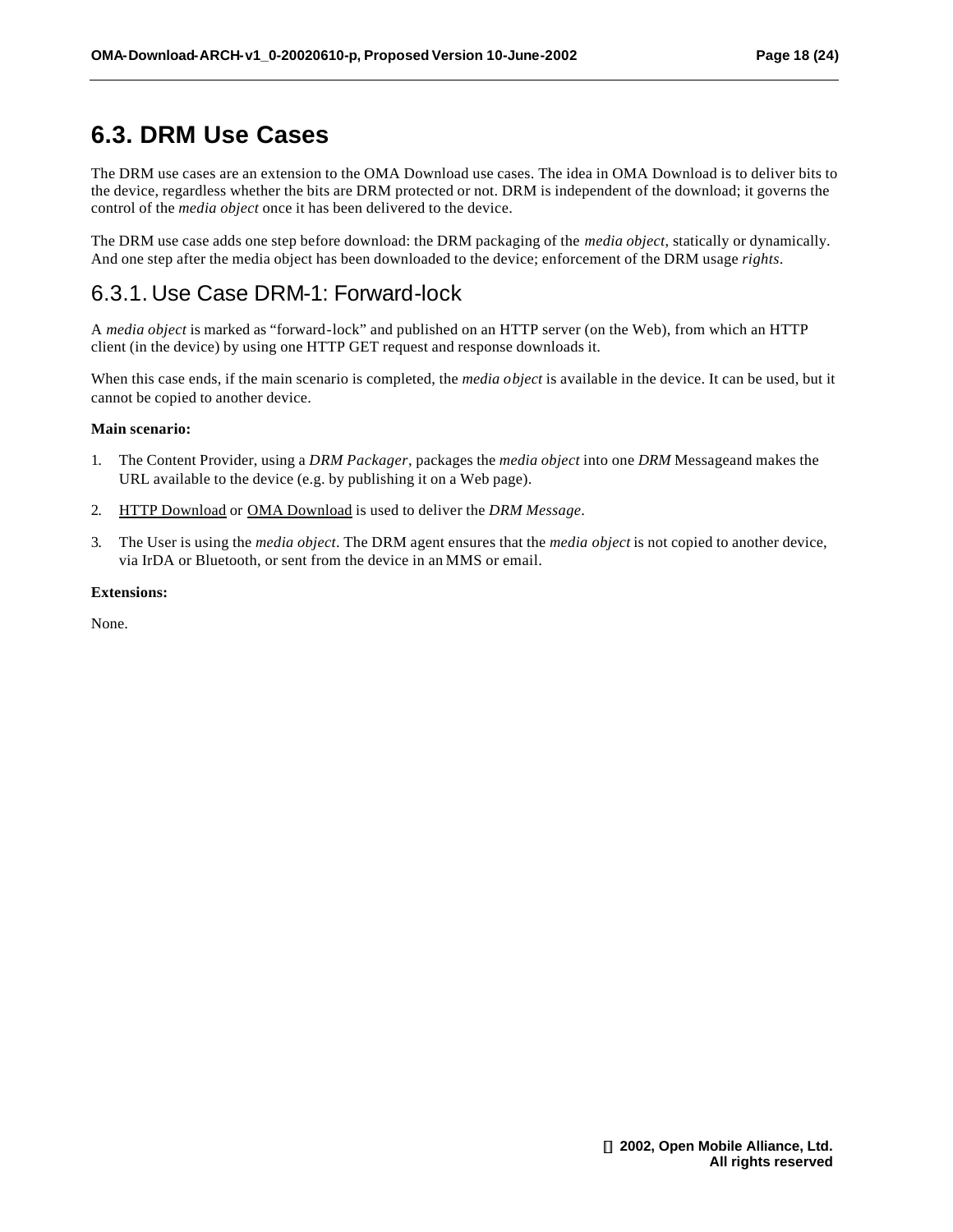### 6.3.2. Use Case DRM-2: Combined Delivery

A protected *media object*, together with the corresponding *rights object*, is downloaded from an HTTP server.

When this case ends, if the main scenario is completed, the *media object* is available in the device. It can be used only according to the granted usage rights.

#### **Main scenario:**

- 1. The Content Provider, using a *DRM Packager*, packages the *media object* and the rights object into one *DRM*  Message. The DRM Message is made available to the device (e.g. by publishing it on a Web page).
- 2. HTTP Download or OMA Download is used to download the DRM Message (*media object + rights object*).
- 3. The User is using the media object. The DRM agent ensures that the *media object* is used according to the rights.

#### **Extensions:**

None.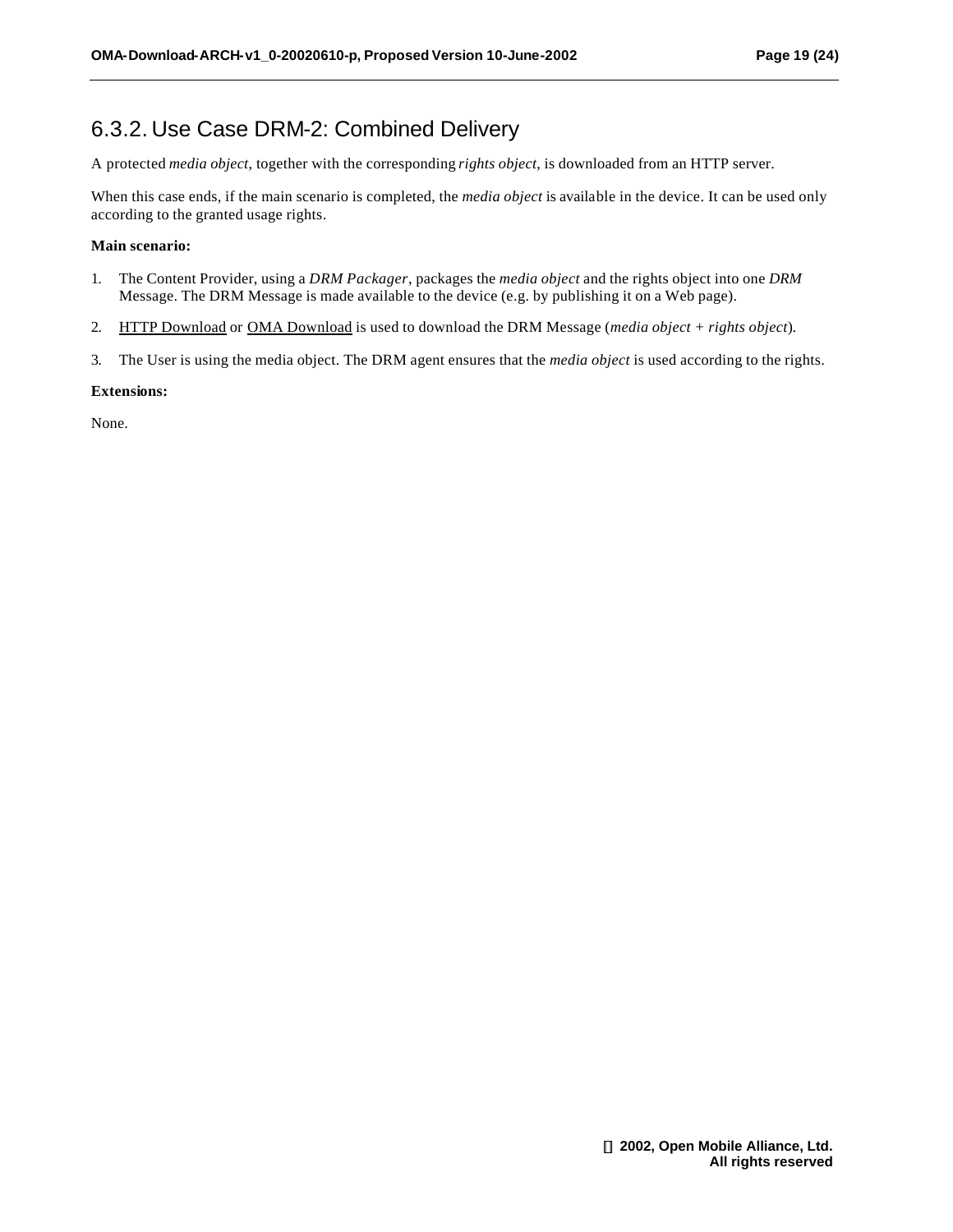### 6.3.3. Use Case DRM-3: Separate Delivery (Push)

A protected *media object* is downloaded from an HTTP server. Later, the corresponding *rights object* is delivered to the device via WAP Push (e.g. over SMS).

When this case ends, if the main scenario is completed, the *media object* is available in the device. It can be used only according to the granted usage rights.

#### **Main scenario:**

- 1. The Content Provider, using a *DRM Packager*, packages the encrypted *media object* into a *DRM Content format*. The key to decrypt the *media object* is put into the *rights object.* The *DRM Content format* URL is made available to the device (e.g. by publishing it on a Web page). The *rights object* is not available to the device.
- 2. HTTP Download or OMA Download is used to deliver the *DRM Content format*.
- 3. The User waits for the *rights object* to be delivered via a WAP Push message from the Content Provider.

**Note:** If OMA Download was used, the status report could be used as a "trigger" in the network to push the *rights object* to the device, after a successful download of the encrypted *media object*.

- 4. The *media object* is decrypted using the key from the *rights*.
- 5. The User is using the media object. The DRM agent ensures that the *media object* is used according to the rights.

#### **Extensions:**

None.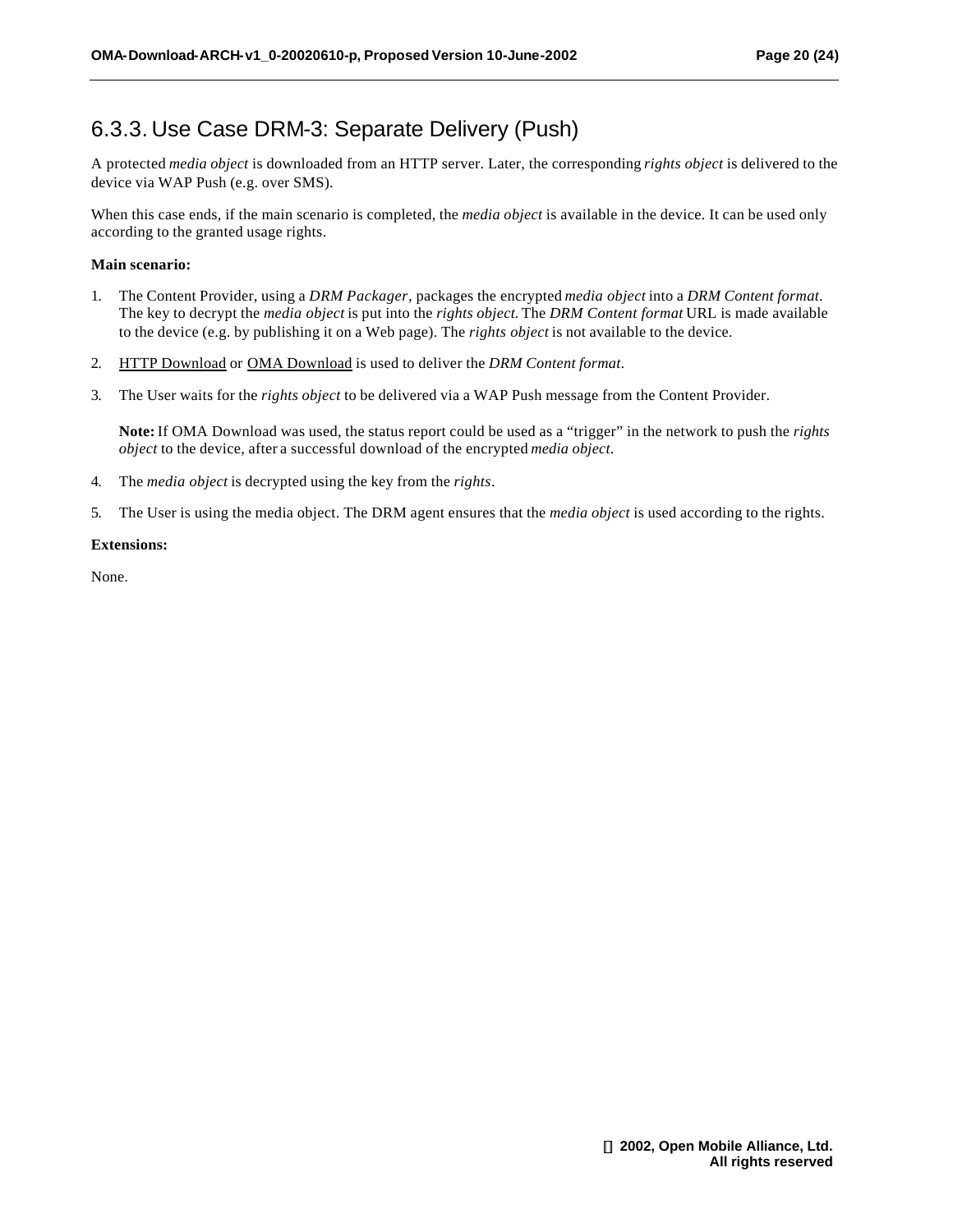## **Appendix A. HTTP and MIDP Download**

OMA Download is based on HTTP and MIDP Download. These technologies are explained in this section.

### **Basic HTTP Download**

Today low-value media objects are downloaded with the standard Web protocol, HTTP [RFC2616], or the binary WAP variant, WSP [WAP230]. This basic download service transfers media objects from the Web to the device in one single network transaction, a GET request and response.

Basic Download is, because nothing more than standard HTTP or WSP is used, certain to be supported by all Web clients, including all WAP phones. It is exactly the same technology that is used to download Web pages. For many cases of downloading, Basic Download is sufficient.

### Using HTTP for Download

Specifically for downloading, the following standard HTTP features are worth pointing out:

- The size of the media object is available to the device in the beginning of the GET response. If the size is larger than what the device can handle, the device can abort the GET response by simply closing the network connection (letting the server time -out).
- If the device knows that a URL is a media object to be downloaded, it can send a HEAD request before it sends the GET request. The HEAD response returns the HTTP header information for the media object at the URL, including the size and media type. The header information can be used to determine whether the device will be able to handle the media object, and ask the user for a confirmation before a GET request is sent to the URL. It would be inefficient if the device always used the HEAD request before every GET request. So this is useful only under certain circumstances; for example, an application on the device dedicated to download large images or if the device is able to use some heuristics<sup>2</sup> to determine the purpose of a URL before it is requested.
- The server can use the *Content-Disposition* response header (see [RFC2616] section 19.5.1), to suggest a default filename, if the media object is saved on a filesystem. (See [RFC2616] section 15.5 for security issues.)

In addition to the features directly related to the transfer of media objects, HTTP enables the following commonly used services:

- **Discovery** using Web pages; authored in the XHTML Mobile profile WAP298], for example.
- **Authentication** using HTTP authentication [RFC2617].

l

- **State management** using HTTP "cookies" [WAP223][RFC2965]. To maintain state information (e.g. a session identifier) between the different "steps" in the downloading procedure. An alternative, more reliable because users may disable cookies, is to put the state information into the query-part of the URL.
- **Transport level security** using TLS [RFC2246]. To authenticate the client or the server, and to encrypt media objects during transport.

 $2$  One way by which the device can know that a URL is something that the user would like to download and save on the device is by looking at the "type" attribute on the XHTML anchor element [WAP298].

<sup>&</sup>lt;a href="anObject.ext" **type="image/gif"**>Download image</a>

Media types such as "image/gif" and "application/vnd.sun.j2me.app-descriptor" indicates to the device that the target of the link is not just another Web page, but a specific media object that the user potentially want to download and store on the device. The file extension of the URL could also be used to "guess" the media type, however, much less reliable than an attribute specifically intended to specify the media type.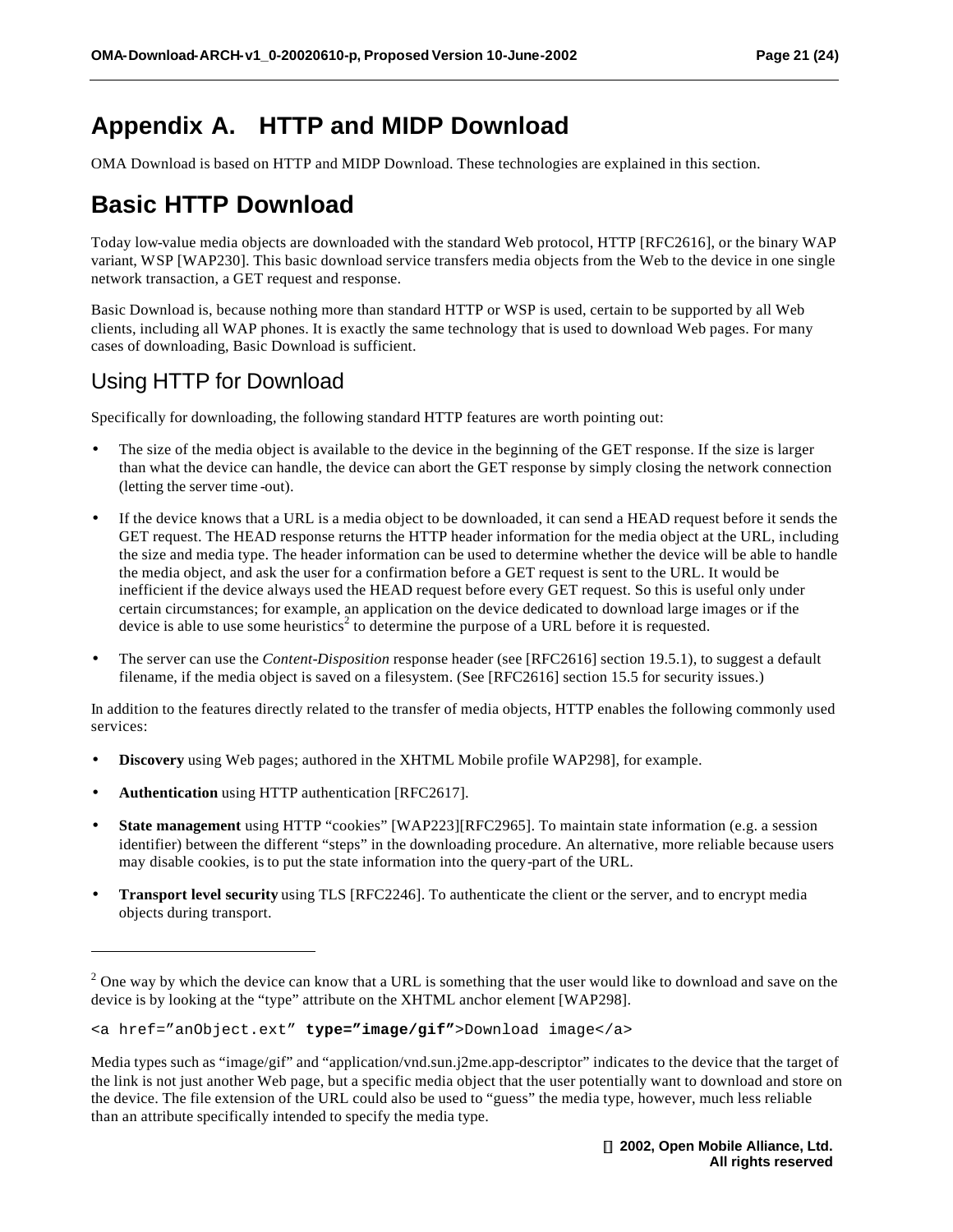Basic HTTP Download is the basis for MIDlet Download and OMA Download. These services extend Basic Download with more functionality before and after media object transfer. So Basic Download is a significant part of the MIDlet Download and OMA Download services.

### When is HTTP Insufficient?

The functionality provided by Basic HTTP Download is insufficient in the following situations:

- When it is important that the device makes capability checks (e.g. memory, media type) to make sure it supports the media object and that the user is given an opportunity to confirm the download based on the results of the capability checks, before the media object is requested from the server;
- When it is important that the content provider gets an indication of the outcome of the downloading, after the media object has been requested from the server.

Standard HTTP is impractical, in some cases even impossible, to use in these situations. Here is why.

Before the media object is transferred from the server, the client does not know its size or media type, thus cannot prevent the downloading of media objects that are too large; expect by abruptly closing the connection while the object is in transfer and letting the server time -out. Before getting the GET response from the server, the device typically knows nothing more about the media object than the URL. To a limited extent, HTTP content negotiation (see [RFC2616]) and UAProf [WAP248] can be used to let the server choose an appropriate variant of the media object. But the server can have only limited knowledge of the device's capabilities. The device may have megabytes of free memory, but may be incapable of supporting GIF images larger than 3KB. If the media object takes 80-90% of all free memory, the user may want to download something different (smaller). With HTTP content negotiation, the server makes most of the decisions – it is server driven. The need for the user and the device to make decisions before the actual downloading starts, make HTTP content negotiation insufficient. Another limitation is the lack of confirmation back to the server, after the download. The HTTP server cannot tell for sure the outcome of the download. Did the device get the complete media object? Did the user abort the download? Without this knowledge, useful as the basis for billing and quality assurance, the content provider and the operator has no simple way of finding out which media objects have been successfully downloaded and which have not.

The HEAD method can be used by the device to request from the server metadata (actually HTTP headers) such as media type and size about the media object; the same kind of information that is available in the *download descriptor*. It is not practical, however, to always send an HEAD before a GET request is sent to the server. The problem is that the device cannot know when a URL is a downloadable media object (and it is appropriate to use the HEAD method), and when it is a normal Web page (and not appropriate to use the HEAD method).

### **Java™ MIDlet Download**

The downloading of Java™ MIDlets has demonstrated the need for extensions of Basic Download. At least for some media types, more steps than just media object transfer are needed. The introduction of higher-value and larger-sized media objects underscores the need for an enhanced downloading service. The popularity of ring-tones, games, themes, and images, puts more requirements on the overall user experience of upgrading the phone with new media objects, and the ways by which the operator and content provider can monitor and charge for it.

The Java™ MIDP [MIDP] specification defines one way of downloading MIDlets that is possible to use as the basis for the downloading of other content types. It extends Basic Download by adding two additional steps, one before the media object transfer and one after. The additional steps are:

• **Before downloading** of the MIDlet, a description of the MIDlet is downloaded. The description is a small file, the Java™ Application Descriptor (JAD), containing metadata about the MIDlet and instructions to the client, the Java™ Application Manager (JAM), for how to download the MIDlet.

The MIDlet is downloaded using standard Basic HTTP Download.

• **After downloading** the MIDlet, a status report is posted to a Web site, indicating the outcome of the download.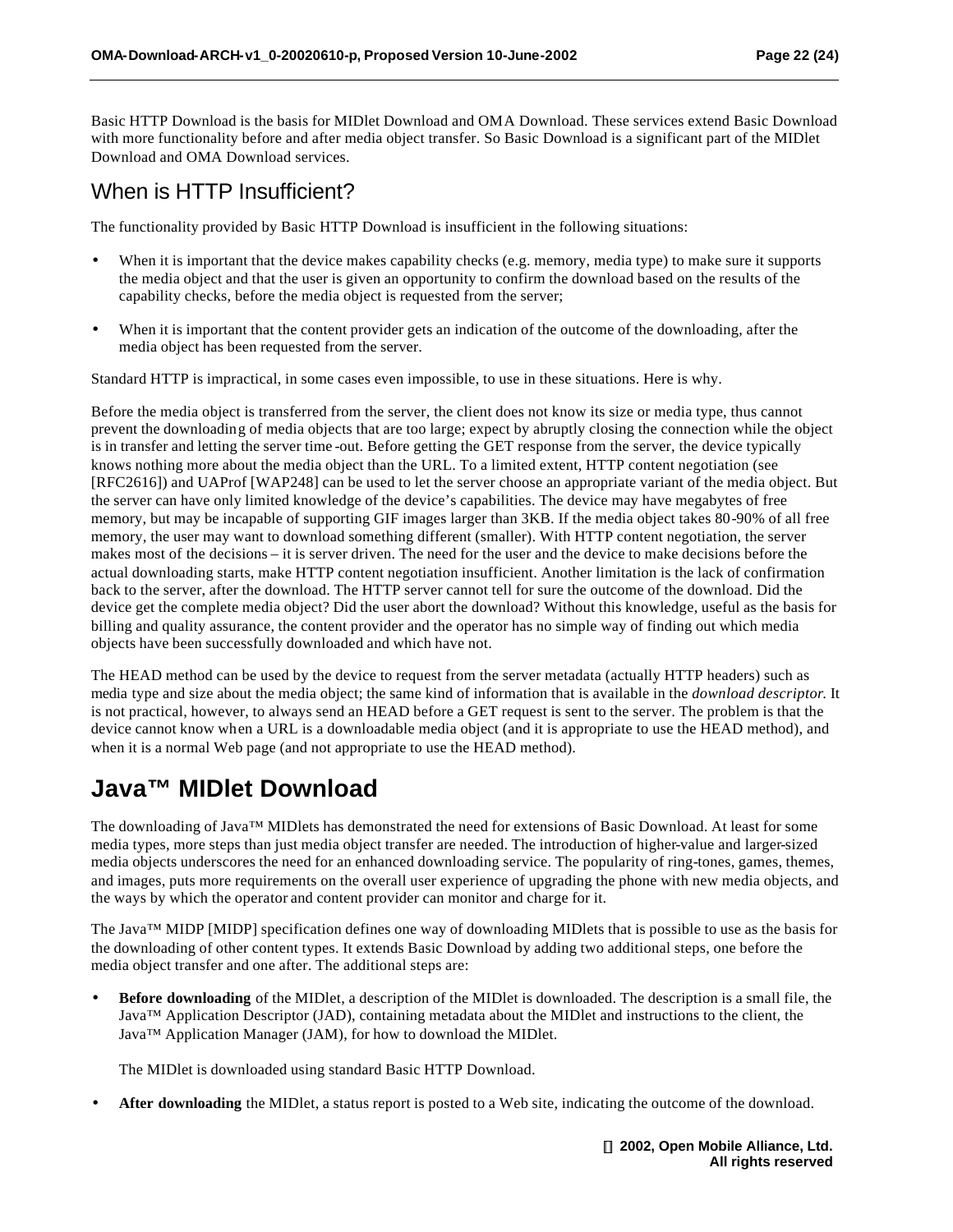With these simple extensions to Basic Download, MIDlet Download can provide a good downloading experience to the user and control of the downloading procedure to the content provider.

Because MIDlet Download contains MIDP-specific elements such as MIDP-version, it cannot be fully replaced with a general download framework, such as OMA Download, that does not have those elements. Since already deployed MIDlet Download clients will require the continuation of MIDlet Download servers, the intention is not to use OMA Download as the primary mechanism for MIDlet Download.